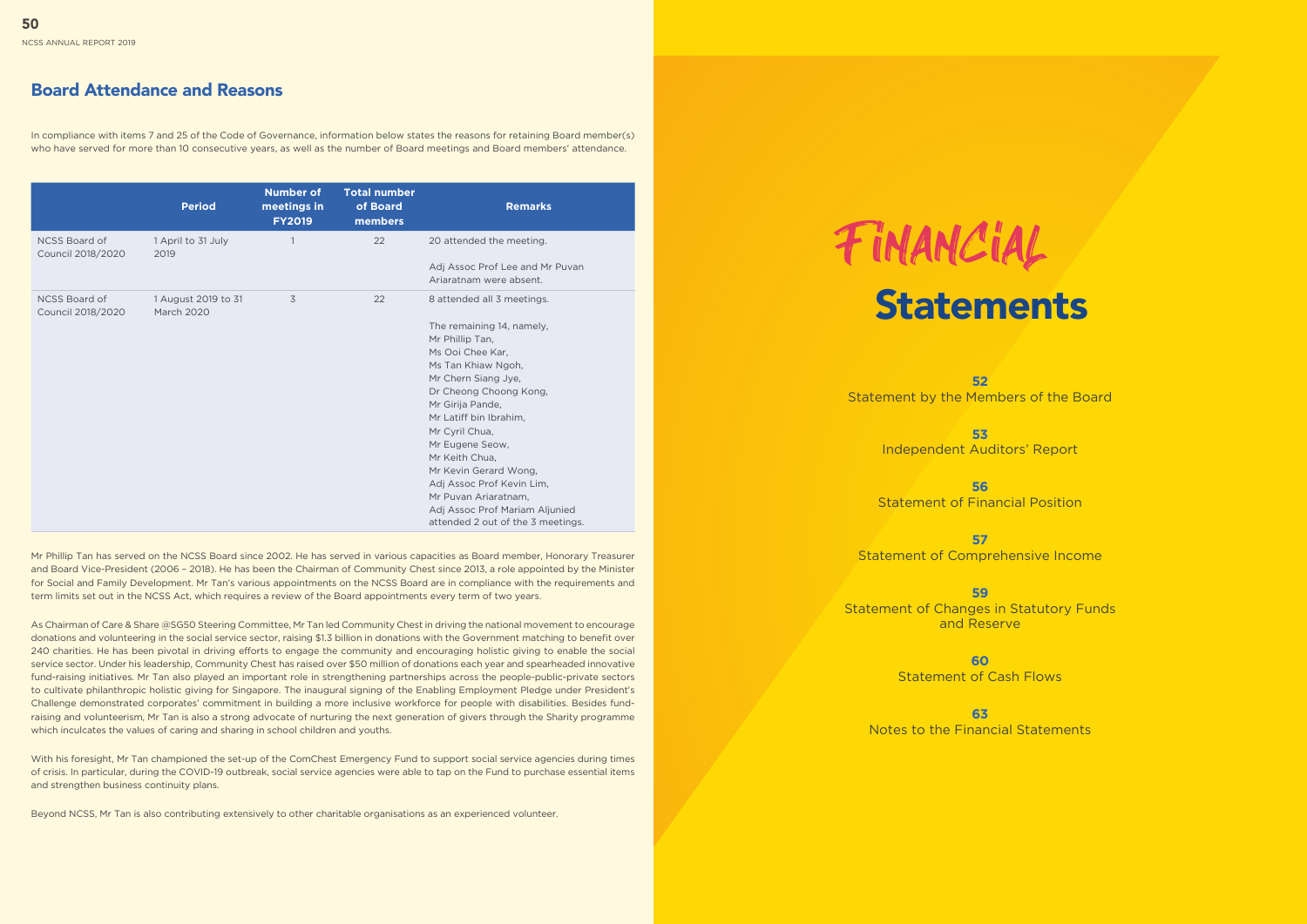Statement by the members of the Board

In our opinion,

- (a) the accompanying financial statements of the National Council of Social Service (the "Council"), set out on pages 57 to 102 are properly drawn up in accordance with the provisions of the Public Sector (Governance) Act 2018, Act 5 of 2018 (the "PSG" Act), the National Council of Social Service Act, Chapter 195A (the "Act"), the Charities Act, Chapter 37 and other relevant regulations (the "Charities Act and Regulations") and Statutory Board Financial Reporting Standards ("SB-FRSs") so as to present fairly, in all material respects, the state of affairs of the Council as at 31 March 2020 and the results, changes in statutory funds and reserve and cash flows of the Council for the year ended on that date;
- (b) the receipts, expenditure, investment of moneys and the acquisition and disposal of assets by the Council during the financial year are, in all material respects, in accordance with the provisions of the PSG Act, the Act, and the requirements of any other written law applicable to moneys of or managed by the Council; and
- (c) proper accounting and other records have been kept, including records of all assets of the Council whether purchased, donated or otherwise.

The members of the Board have, on the date of this statement, authorised these financial statements for issue.

On behalf of the Board

**Anita Fam** President

**Tan Khiaw Ngoh** Honorary Treasurer

16 June 2020

### Report on the Audit of the Financial Statements *Opinion*

We have audited the financial statements of National Council of Social Service (the "Council"), which comprise the statement of financial position as at 31 March 2020, the statement of comprehensive income, statement of changes in statutory funds and reserve and statement of cash flows of the Council for the year then ended, and notes to the financial statements, including a summary of significant accounting policies, as set out on pages 57 to 102.

In our opinion, the accompanying financial statements are properly drawn up in accordance with the provisions of the Public Sector (Governance) Act 2018, Act 5 of 2018 (the "PSG" Act), the National Council of Social Service Act, Chapter 195A (the "Act") the Charities Act, Chapter 37 and other relevant regulations (the "Charities Act and Regulations") and Statutory Board Financial Reporting Standards ("SB-FRSs") so as to present fairly, in all material respects, the state of affairs of the Council as at 31 March 2020 and the results, changes in statutory funds and reserve and cash flows of the Council for the year ended on that date.

#### *Basis for Opinion*

# Statement by the Members of the Board **Independent Auditors' Report**

We conducted our audit in accordance with Singapore Standards on Auditing ("SSAs"). Our responsibilities under those standards are further described in the *'Auditor's responsibilities for the audit of the financial statements'* section of our report. We are independent of the Council in accordance with the Accounting and Corporate Regulatory Authority *Code of Professional Conduct and Ethics for Public Accountants and Accounting Entities* ("ACRA Code") together with the ethical requirements that are relevant to our audit of the financial statements in Singapore, and we have fulfilled our other ethical responsibilities in accordance with these requirements and the ACRA Code. We believe that the audit evidence we have obtained is sufficient and appropriate to provide a basis for our opinion.

#### *Other Information*

Management is responsible for the other information contained in the annual report. Other information is defined as all information in the annual report other than the financial statements and our auditors' report thereon.

We have obtained all other information prior to the date of this auditors' report.

Our opinion on the financial statements does not cover the other information and we do not express any form of assurance conclusion thereon.

In connection with our audit of the financial statements, our responsibility is to read the other information and, in doing so, consider whether the other information is materially inconsistent with the financial statements or our knowledge obtained in the audit or otherwise appears to be materially misstated. If, based on the work we have performed, we conclude that there is a material misstatement of this other information, we are required to report that fact. We have nothing to report in this regard.

### Responsibilities of management and the Board of the Council for the financial statements

Management is responsible for the preparation and fair presentation of the financial statements in accordance with the provisions of the PSG Act, the Act, the Charities Act and Regulations and SB-FRSs, and for such internal control as management determines is necessary to enable the preparation of financial statements that are free from material misstatements, whether due to fraud or error.

A statutory board is constituted based on its constitutional act and its dissolution requires Parliament's approval. In preparing the financial statements, management is responsible for assessing the Council's ability to continue as a going concern, disclosing, as applicable, matters related to going concern and using the going concern basis of accounting unless there is intention to wind up the Council or for the Council to cease operations.

The Board of the Council are responsible for overseeing the Council's financial reporting process.

*Members of the Council National Council of Social Service*

*Established in Singapore under the National Council of Social Service Act*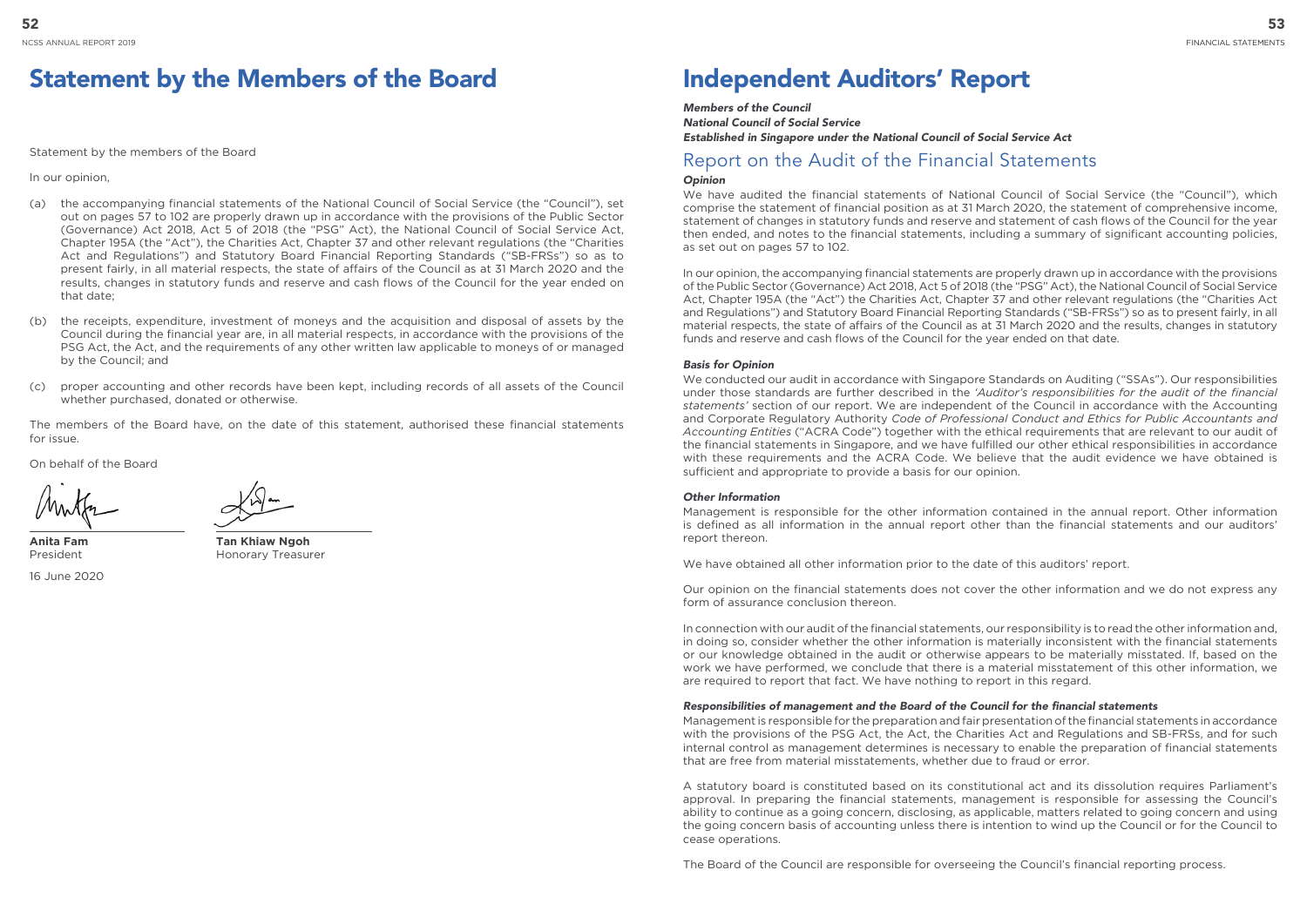# Independent Auditors' Report Independent Auditors' Report

### Report on the Audit of the Financial Statements *(cont'd)*

### Auditors' responsibilities for the audit of the financial statements

Our objectives are to obtain reasonable assurance about whether the financial statements as a whole are free from material misstatement, whether due to fraud or error, and to issue an auditors' report that includes our opinion. Reasonable assurance is a high level of assurance, but is not a guarantee that an audit conducted in accordance with SSAs will always detect a material misstatement when it exists. Misstatements can arise from fraud or error and are considered material if, individually or in the aggregate, they could reasonably be expected to influence the economic decisions of users taken on the basis of these financial statements.

As part of an audit in accordance with SSAs, we exercise professional judgement and maintain professional scepticism throughout the audit. We also:

- Identify and assess the risks of material misstatement of the financial statements, whether due to fraud or error, design and perform audit procedures responsive to those risks, and obtain audit evidence that is sufficient and appropriate to provide a basis for our opinion. The risk of not detecting a material misstatement resulting from fraud is higher than for one resulting from error, as fraud may involve collusion, forgery, intentional omissions, misrepresentations, or the override of internal controls.
- Obtain an understanding of internal controls relevant to the audit in order to design audit procedures that are appropriate in the circumstances, but not for the purpose of expressing an opinion on the effectiveness of the Council's internal controls.
- Evaluate the appropriateness of accounting policies used and the reasonableness of accounting estimates and related disclosures made by management.
- Conclude on the appropriateness of management's use of the going concern basis of accounting and, based on the audit evidence obtained, whether a material uncertainty exists related to events or conditions that may cast significant doubt on the Council's ability to continue as a going concern. If we conclude that a material uncertainty exists, we are required to draw attention in our auditors' report to the related disclosures in the financial statements or, if such disclosures are inadequate, to modify our opinion. Our conclusions are based on the audit evidence obtained up to the date of our auditors' report. However, future events or conditions may cause the Council to cease to continue as a going concern.
- Evaluate the overall presentation, structure and content of the financial statements, including the disclosures, and whether the financial statements represent the underlying transactions and events in a manner that achieves fair presentation.

We communicate with the Board of the Council regarding, among other matters, the planned scope and timing of the audit and significant audit findings, including any significant deficiencies in internal controls that we identify during our audit.

## Report on Other Legal and Regulatory Requirements

#### *Opinion*

In our opinion:

- the receipts, expenditure, investment of moneys and the acquisition and disposal of assets by the Council during the financial year are, in all material respects, in accordance with the provisions of the PSG Act, the Act and the requirements of any other written law applicable to moneys of or managed by the Council; and
- proper accounting and other records have been kept, including records of all assets of the Council whether purchased, donated or otherwise.

## Report on Other Legal and Regulatory Requirements *(cont'd)*

### *Basis for opinion*

We conducted our audit in accordance with SSAs. Our responsibilities under those standards are further described in the *'Auditors' responsibilities for the compliance audit'* section of our report. We are independent of the Council in accordance with the ACRA Code together with the ethical requirements that are relevant to our audit of the financial statements in Singapore, and we have fulfilled our other ethical responsibilities in accordance with these requirements and the ACRA Code. We believe that the audit evidence we have obtained is sufficient and appropriate to provide a basis for our opinion on management's compliance.

### *Responsibilities of management for compliance with legal and regulatory requirements*

Management is responsible for ensuring that the receipts, expenditure, investments of moneys and the acquisition and disposal of assets, are in accordance with the provisions of the PSG Act, the Act and the requirements of any other written law applicable to moneys of or managed by the Council. This responsibility includes monitoring related compliance requirements relevant to the Council, and implementing internal controls as management determines are necessary to enable compliance with the requirements.

#### *Auditors' responsibilities for the compliance audit*

Our responsibility is to express an opinion on management's compliance based on our audit of the financial statements. We planned and performed the compliance audit to obtain reasonable assurance about whether the receipts, expenditure, investments of moneys and the acquisition and disposal of assets, are in accordance with the provisions of the PSG Act, the Act and the requirements of any other written law applicable to moneys of or managed by the Council.

Our compliance audit includes obtaining an understanding of the internal control relevant to the receipts, expenditure, investments of moneys and the acquisition and disposal of assets; and assessing the risks of material misstatement of the financial statements from non-compliance, if any, but not for the purpose of expressing an opinion on the effectiveness of the Council's internal control. Because of the inherent limitations in any internal control system, non-compliances may nevertheless occur and not be detected.

Requirements under Charities (Institutions of a Public Character) Regulations

During the course of our audit, nothing has come to our attention that causes us to believe that during the year:

- the Council has not used the donation moneys in accordance with its objectives as required under Regulation 11 of the Charities (Institutions of a Public Character) Regulations; and
- the Council has not complied with the requirements of Regulation 15 (fund-raising expenses) of the Charities (Institutions of a Public Character) Regulations.

 $kFMLH$ 

**KPMG LLP** Public Accountants and Chartered Accountants

Singapore 16 June 2020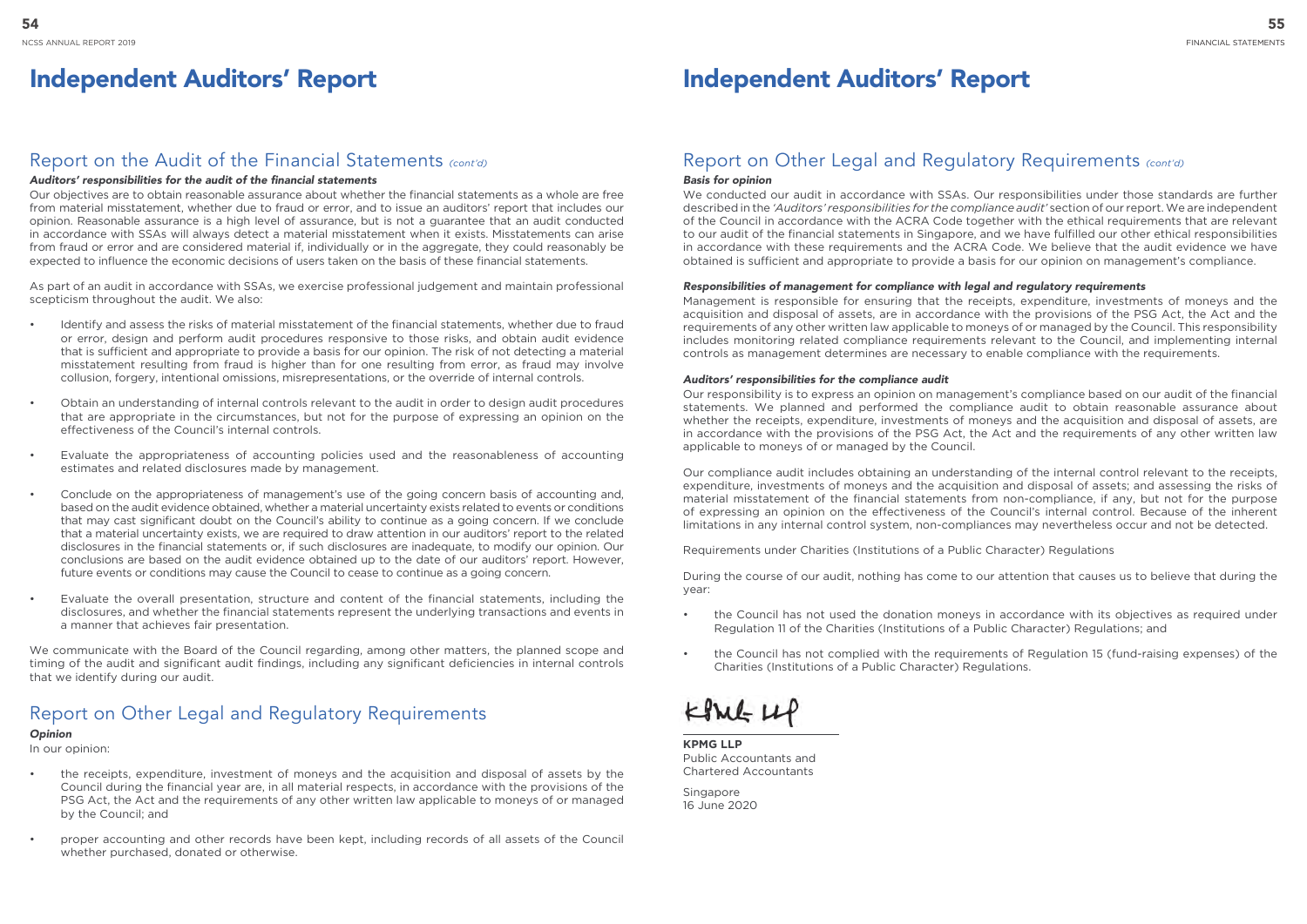# Statement of Comprehensive Income

**Year ended 31 March 2020**

# Statement of Financial Position

**As at 31 March 2020**

|                                                                     | <b>Note</b>    | 2020    | 2019    |
|---------------------------------------------------------------------|----------------|---------|---------|
|                                                                     |                | \$'000  | \$'000  |
| <b>Non-current assets</b>                                           |                |         |         |
| Property, plant and equipment                                       | $\overline{4}$ | 8,874   | 7,985   |
| Right-of-use assets                                                 | 5              | 4,594   |         |
| Intangible assets                                                   | 6              | 374     | 762     |
| Debt investments at amortised cost                                  | 7              | 44,254  | 48,338  |
| Equity investments at fair value through other comprehensive income | 8              | 593     | 1,573   |
| Investments at fair value through profit or loss                    | 9              | 324     |         |
| <b>Total non-current assets</b>                                     |                | 59,013  | 58,658  |
|                                                                     |                |         |         |
| <b>Current assets</b>                                               |                |         |         |
| Debt investments at amortised cost                                  | $\overline{7}$ | 5,709   |         |
| Investments at fair value through profit or loss                    | 9              | 165,914 | 162,984 |
| Debtors, grant receivables and prepayments                          | 10             | 36,810  | 35,933  |
| Cash and bank balances                                              | 11             | 105,087 | 87,154  |
| <b>Total current assets</b>                                         |                | 313,520 | 286,071 |
|                                                                     |                |         |         |
| <b>Total assets</b>                                                 |                | 372,533 | 344,729 |
|                                                                     |                |         |         |
| <b>Funds of the Council</b>                                         |                |         |         |
| Statutory funds:                                                    |                |         |         |
| Endowment fund                                                      | 13             | 191,884 | 191,884 |
| General fund                                                        | 14             | 39,705  | 33,430  |
| ComChest fund                                                       | 15             | 74,431  | 74,909  |
| Fair value reserve                                                  |                | (7)     |         |
| <b>Total funds</b>                                                  |                | 306,013 | 300,223 |
| <b>Non-current liabilities</b>                                      |                |         |         |
| Lease liabilities                                                   | 5              | 2,518   |         |
| Deferred capital grants                                             | 16             | 5,420   | 5,631   |
| Provision for reinstatement cost                                    | 17             | 142     | 271     |
| Sundry creditors and accruals                                       | 18             | 1,966   | 1,478   |
| <b>Total non-current liabilities</b>                                |                | 10,046  | 7,380   |
|                                                                     |                |         |         |
| <b>Current liabilities</b>                                          |                |         |         |
| Derivative liabilities                                              | 20             | 1,137   |         |
| Lease liabilities                                                   | 5              | 2,044   |         |
| Sundry creditors and accruals                                       | 18             | 53,293  | 37,126  |
|                                                                     |                | 56,474  | 37,126  |
| <b>Total liabilities</b>                                            |                | 66,520  | 44,506  |
|                                                                     |                |         |         |
| <b>Total funds, reserve and liabilities</b>                         |                | 372,533 | 344,729 |
|                                                                     |                |         |         |
| Net assets of trust funds                                           | 12             | 151,438 | 187,531 |

Interest income from debt investments at amortised cost Dividend income from investments at fair value through Net fair value gain/(loss) on investments at fair value th profit or loss:

- investments held by the Council
- funds managed by fund managers
- derivatives (2,071) –

Gain/(Loss) on redemption of debt investments at amo Amortisation of premium on debt investments at amor Accretion income on debt investments at amortised cost Subscriptions and miscellaneous income **Total operating and investment income** 

Staff costs - salaries and related costs Contributions to defined contribution plan Operating lease expenses

- Temporary Occupation Licence fee - Other operating lease expenses Depreciation of property, plant and equipment Depreciation of right-of-use assets Amortisation of intangible assets Property, plant and equipment written off Funding of Community Chest operating expenses<sup>(1)</sup> Building and system maintenance expenses Project expenses Utilities expenses Other expenses Finance costs

**Total operating and investment expenditure** 

Operating deficit before government and other grants

|                  | <b>Note</b> | 2020      | 2019      |
|------------------|-------------|-----------|-----------|
|                  |             | \$'000    | \$'000    |
|                  |             |           |           |
|                  |             | 1,785     | 1,785     |
| ost              |             | 1,893     | 484       |
| h profit or loss |             | 391       | 146       |
| hrough           |             |           |           |
|                  |             |           |           |
|                  | 9           |           | (28)      |
|                  | 9           | 2,551     | 3,504     |
|                  |             | (2,071)   |           |
| ortised cost     |             | 6         | (32)      |
| tised cost       |             | (106)     | (90)      |
| ost              |             | 195       |           |
|                  |             | 13,734    | 7,490     |
|                  |             | 18,378    | 13,259    |
|                  |             |           |           |
|                  | 23          | (18, 813) | (20, 593) |
|                  | 23          | (2,505)   | (2,864)   |
|                  |             |           |           |
|                  |             | (60)      | (1,001)   |
|                  |             | (408)     | (1,042)   |
|                  | 4           | (1, 410)  | (1,023)   |
|                  | 5           | (942)     |           |
|                  | 6           | (369)     | (1, 368)  |
|                  |             | (1)       |           |
|                  |             | (1,657)   | (2,763)   |
|                  |             | (3,707)   | (3,526)   |
|                  |             | (35, 634) | (29, 254) |
|                  |             | (120)     | (133)     |
|                  |             | (3,879)   | (4, 911)  |
|                  |             | (63)      |           |
|                  |             | (69, 568) | (68, 478) |
|                  |             |           |           |
|                  |             | (51,190)  | (55, 219) |
|                  |             | 46,472    | 43,756    |
|                  | 16          | 449       | 407       |
|                  |             | 911       | 898       |
|                  |             | 9,209     | 10,000    |
|                  |             | 57,041    | 55,061    |
|                  |             |           |           |
| est Operations   |             | 5.851     | (158)     |

#### **Operating and investment income:**

Interest income from bank balances

#### **Operating and investment expenditure:**

### **Government and other grants:**

Operating Grants MSF Capital Grant Grants for Temporary Occupation Licence fee Care & Share Grant **Total government and other grants** 

Operating surplus/(deficit) before SSI and Community Chest Operating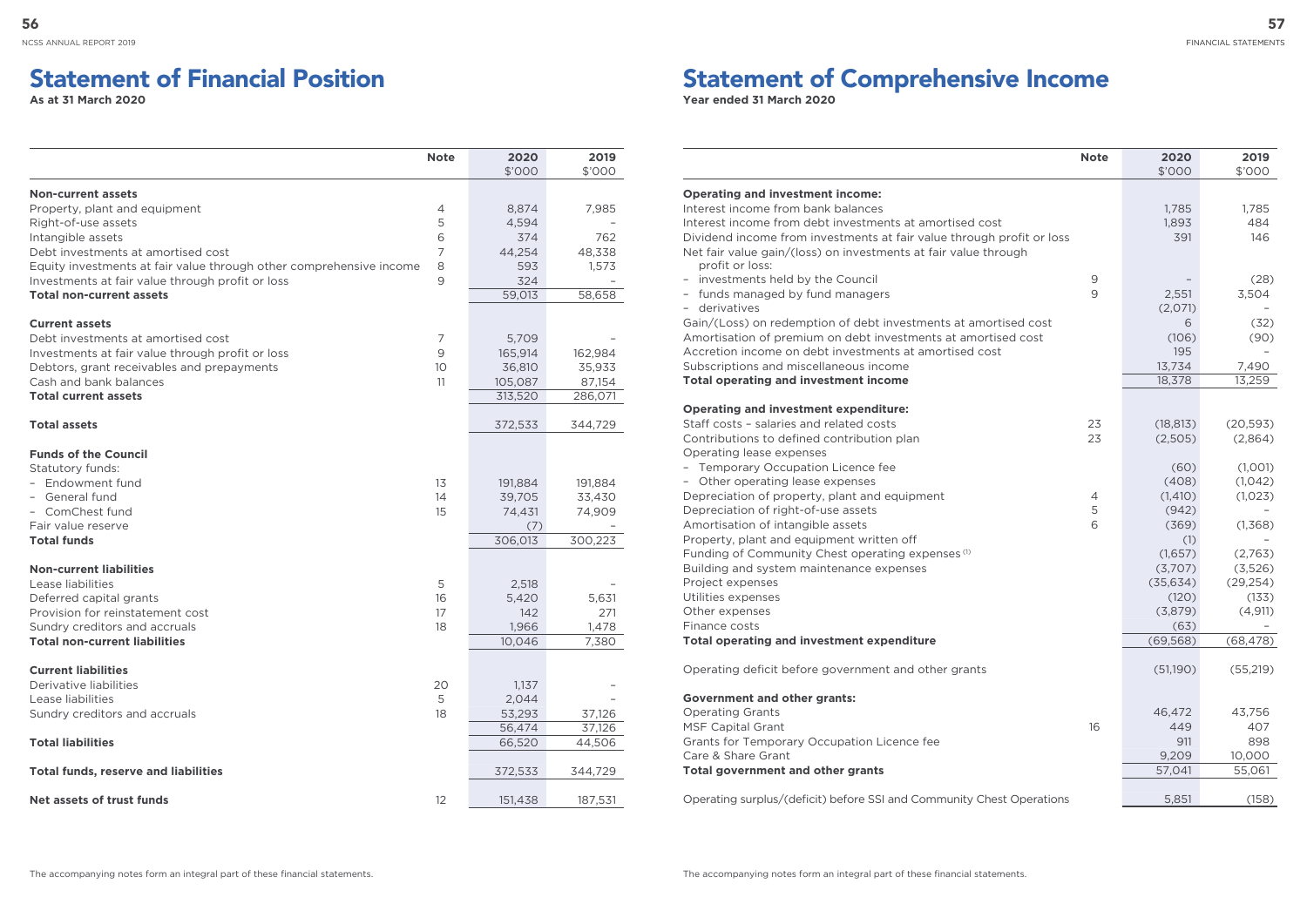# Statement of Changes in Statutory Funds and Reserve

**Year ended 31 March 2020**

# Statement of Comprehensive Income

**Year ended 31 March 2020**

|                                                                        | <b>Note</b>    | 2020     | 2019                     |
|------------------------------------------------------------------------|----------------|----------|--------------------------|
|                                                                        |                | \$'000   | \$'000                   |
| Social Service Institute ("SSI")                                       |                |          |                          |
| Proceeds and claims from SSI courses                                   |                | 7,110    | 7,288                    |
| <b>Operating Grant</b>                                                 |                | 3,859    | 4,152                    |
| <b>MSF Capital Grant</b>                                               | 16             | 469      | 470                      |
| Care & Share Grant                                                     |                | 529      | 231                      |
| <b>Tote Board Grant</b>                                                |                | 1,631    | 752                      |
| Other Income                                                           |                | 130      | 96                       |
| Less: Direct SSI course expenditure                                    |                | (2,579)  | (3,020)                  |
| Staff costs - salaries and related costs                               | 23             | (5,320)  | (6, 576)                 |
| Contributions to defined contribution plan                             | 23             | (654)    | (664)                    |
| Other administrative expenses                                          |                | (3,014)  | (2,006)                  |
| Operating lease expenses                                               |                |          |                          |
| - Temporary Occupation Licence fee                                     |                | (158)    | (1, 417)                 |
| Depreciation of property, plant and equipment                          | 4              | (463)    | (509)                    |
| Depreciation of right-of-use assets                                    | 5              | (1,039)  |                          |
| Amortisation of intangible assets                                      | 6              | (2)      | (2)                      |
| Finance costs                                                          |                | (75)     |                          |
| Net surplus/(deficit) from SSI                                         |                | 424      | (1, 205)                 |
| Operating surplus/(deficit) for the year before                        |                |          |                          |
| <b>Community Chest Operations</b>                                      |                | 6,275    | (1, 363)                 |
| <b>NCSS Charitable Fund (Community Chest Only)</b>                     |                |          |                          |
| Funding from NCSS operating income <sup>(1)</sup>                      |                | 1,657    | 2,763                    |
| Direct donations for fund-raising operating expenses <sup>(1)</sup>    |                | 7,401    | 5,930                    |
| Other expenses                                                         |                |          | (9)                      |
| Less: Staff costs - salaries and related costs                         | 23             | (4,064)  | (3,902)                  |
| Contributions to defined contribution plan                             | 23             | (675)    | (654)                    |
| Depreciation of property, plant and equipment                          | $\overline{4}$ | (69)     | (52)                     |
| Depreciation of right-of-use assets                                    | 5              | (106)    | $\overline{\phantom{m}}$ |
| Amortisation of intangible assets                                      | 6              | (26)     | (28)                     |
| Indirect fund-raising expenses                                         |                | (4, 111) | (3,940)                  |
| Operating lease expenses                                               |                |          |                          |
| - Temporary Occupation Licence fee                                     |                |          | (108)                    |
| Finance costs                                                          |                | (7)      |                          |
| Fund-raising proceeds from Community Chest                             | 27             | 58,662   | 54,183                   |
| Less: Service allocations to Charitable activities                     | 19             | (59,140) | (52,046)                 |
| (Deficit)/Surplus from Community Chest                                 |                | (478)    | 2,137                    |
| Surplus for the year                                                   | 14             | 5,797    | 774                      |
| Total comprehensive surplus for the year attributable to Council funds |                | 5,797    | 774                      |
|                                                                        |                |          |                          |

(1) All expenses of the NCSS Charitable Fund (Community Chest only) are covered by donations and sponsorships for fund-raising

expenses and NCSS operating income for the year.

|                                                                          | <b>Note</b> |                                    | <b>Statutory Funds</b>           |                                   |                                        |                  |
|--------------------------------------------------------------------------|-------------|------------------------------------|----------------------------------|-----------------------------------|----------------------------------------|------------------|
|                                                                          |             | <b>Endowment</b><br>Fund<br>\$'000 | General<br><b>Fund</b><br>\$'000 | <b>ComChest</b><br>Fund<br>\$'000 | <b>Fair value</b><br>reserve<br>\$'000 | Total<br>\$'000  |
| Balance as at 1 April 2018<br>Surplus for the financial year<br>Transfer | 14,15       | 191,884                            | 34.793<br>774<br>(2,137)         | 72,772<br>2,137                   |                                        | 299,449<br>774   |
| Balance as at 31 March 2019                                              |             | 191,884                            | 33,430                           | 74,909                            |                                        | 300,223          |
| Balance as at 1 April 2019<br>Surplus for the financial year             |             | 191,884                            | 33,430<br>5,797                  | 74,909                            |                                        | 300,223<br>5,797 |
| Transfer<br>Net change in fair value<br>- Equity investments<br>at FVOCI | 14,15       |                                    | 478                              | (478)                             | (7)                                    | $($ / $)$        |
| Balance as at 31 March 2020                                              |             | 191,884                            | 39.705                           | 74.431                            | (7)                                    | 306.013          |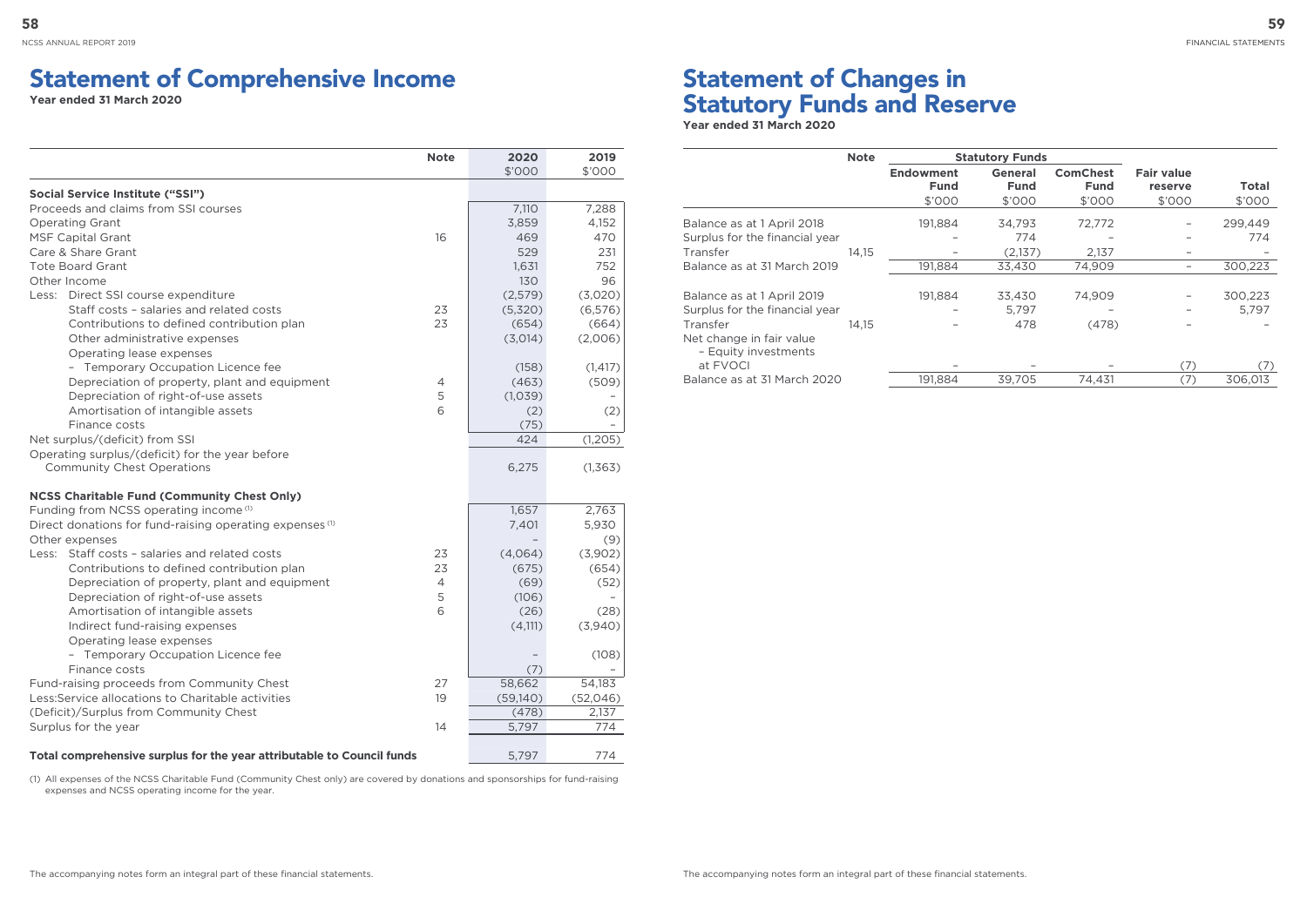# Statement of Cash Flows

**Year ended 31 March 2020**

# Statement of Cash Flows

**Year ended 31 March 2020**

|                                                                       | <b>Note</b>    | 2020<br>\$'000 | 2019<br>\$'000 |
|-----------------------------------------------------------------------|----------------|----------------|----------------|
| <b>Cash flows from operating activities</b>                           |                |                |                |
| Surplus for the year                                                  |                | 5,797          | 774            |
| Less: Grant income                                                    |                |                |                |
|                                                                       |                | (70, 930)      | (66, 596)      |
| Deficit before grant                                                  |                | (65, 133)      | (65, 822)      |
| Adjustments for:                                                      |                |                |                |
| Depreciation of property, plant and equipment                         | $\overline{4}$ | 1,942          | 1,584          |
| Depreciation of right-of-use assets                                   | 5              | 2,087          |                |
| Amortisation of intangible assets                                     | 6              | 397            | 1,398          |
| Property, plant and equipment written off                             |                |                |                |
| Interest income from bank balances                                    |                | (1,785)        | (1,785)        |
| Interest income from debt investments at amortised cost               |                | (1,893)        | (484)          |
| Dividend income from investments at fair value through profit or loss |                | (391)          | (146)          |
| Gain/(Loss) on redemption of debt investments at amortised cost       |                | (6)            | 32             |
| Unrealised gain on investments at fair value through profit or loss   |                | (1,313)        | (3, 418)       |
| Unrealised loss on derivatives                                        |                | 1,137          |                |
| Realised gain on sale of fair value through profit or loss            |                | (1,238)        | (58)           |
| Realised loss on derivatives                                          |                | 934            |                |
| Accretion income on debt investments at amortised cost                |                | (195)          |                |
| Amortisation of premium on debt investments at amortised cost         |                | 106            | 90             |
| Finance cost                                                          |                | 145            |                |
| (Reversal)/Impairment loss on debtors and other receivables           | 25             | (4)            | 2              |
| <b>Operating loss before working capital changes</b>                  |                | (65,209)       | (68, 607)      |
| Increase in debtors, grant receivables and prepayments                |                | (11,506)       | (1,059)        |
| Increase in sundry creditors and accruals                             |                | 31,867         | 3,484          |
| Decrease in provision for reinstatement                               |                | (129)          |                |
| Net cash used in operating activities                                 |                | (44, 977)      | (66, 182)      |

|                                                                                   | <b>Note</b>    | 2020    | 2019      |
|-----------------------------------------------------------------------------------|----------------|---------|-----------|
|                                                                                   |                | \$'000  | \$'000    |
| <b>Cash flows from investing activities</b>                                       |                |         |           |
| Purchase of property, plant and equipment                                         | $\overline{4}$ | (2,832) | (90)      |
| Expenditure on software development                                               | 6              | (9)     | (299)     |
| Interest received on bank balances                                                |                | 2,199   | 1,405     |
| Interest income from debt investments at amortised cost                           |                |         | 282       |
| Dividend income received                                                          |                |         | 146       |
| Withdrawal from investments at fair value through profit or loss                  |                |         |           |
| Purchase of investments at fair value through profit or loss                      |                |         | (14,000)  |
| Purchase of debt investment at amortised cost                                     |                |         | (45, 428) |
| Purchase of equity investment at fair value through other<br>comprehensive income |                |         | (1, 573)  |
| Proceeds from redemption of debt investments at amortised cost                    |                |         | 10,556    |
| Proceeds from disposal of investments at fair value through profit or loss        |                |         | 25,810    |
| Net cash generated used in investing activities                                   |                | (642)   | (23, 191) |
| <b>Cash flows from financing activities</b>                                       |                |         |           |
| Government and other grants received                                              | 18             | 65,816  | 53,363    |
| Payment of lease liabilities                                                      | 5              | (2,119) |           |
| Interest paid                                                                     | 5              | (145)   |           |
| Net cash generated from financing activities                                      |                | 63,552  | 53,363    |
|                                                                                   |                |         |           |
| Net increase/(decrease) in cash and cash equivalents                              |                | 17,933  | (36,010)  |
| Cash and cash equivalents at beginning of financial year                          |                | 87,154  | 123,164   |
| Cash and cash equivalents at end of financial year                                | 11             | 105,087 | 87,154    |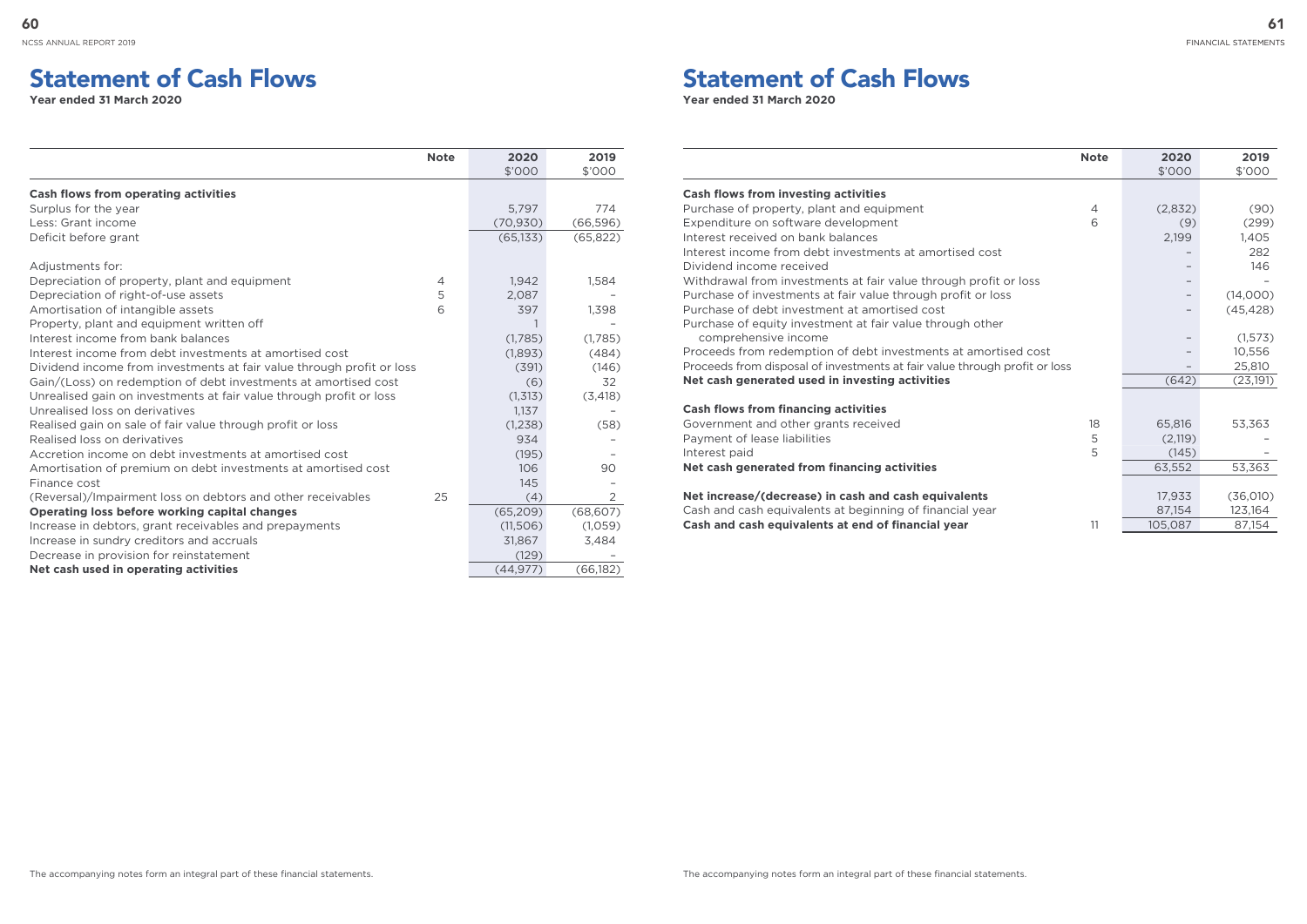These notes form an integral part of the financial statements.

The financial statements were authorised for issue by the Board of the Council on 16 June 2020.

### 1. General

National Council of Social Service (the "Council") was established as a statutory body on 1 May 1992 under the National Council of Social Service Act (Chapter 195A amended in September 2000) (the "Act") and is domiciled in Singapore. The registered office of the Council and principal place of operations is at NCSS Centre, Ulu Pandan Community Building, 170 Ghim Moh Road #01-02, Singapore 279621.

The NCSS Charitable Fund was established on 1 May 2003, as an Institution of a Public Character ("IPC") under the Charities Act (Chapter 37) and comprises all the charitable activities of NCSS. The NCSS Charitable Fund consist of Community Chest, President's Challenge and The Wan Boo Sow Charity Fund.

The principal activities of the Council are to provide, develop and promote efficient and effective social services and encourage voluntary work to meet current and future needs.

The current financial year of the Council is from 1 April 2019 to 31 March 2020.

### 2. Summary of significant accounting policies

#### 2.1 Statement of compliance

The financial statements have been prepared in accordance with the provisions of the Public Sector (Governance) Act 2018, Act 5 of 2018 (the "PSG" Act), the National Council of Social Service Act (Chapter 195A amended in September 2000) (the "Act") the Charities Act, Chapter 37 and other relevant regulations (the "Charities Act and Regulations") and Statutory Board Financial Reporting Standards ("SB-FRS"). SB-FRS includes Statutory Board Financial Reporting Standards, Interpretations of SB-FRS and SB-FRS Guidance Notes as promulgated by the Accountant-General.

This is the first set of the Council's annual financial statements in which SB-FRS 116 *Leases* has been applied. The related changes to significant accounting policies are described in note 2.5.

#### 2.2 Basis of measurement

The financial statements have been prepared based on the historical cost basis except as disclosed in the accounting policies below.

#### 2.3 Functional and presentation currency

The financial statements are presented in Singapore Dollar (S\$) which is the functional currency of the Council. All financial information presented in Singapore Dollars have been rounded to the nearest thousand (S\$'000), except when otherwise stated.

#### 2.4 Use of estimates and judgements

The preparation of the financial statements in conformity with SB-FRSs requires management to make judgements, estimates and assumptions that affect the application of accounting policies and the reported amounts of assets, liabilities, income and expenditure. Actual results may differ from these estimates.

Estimates and underlying assumptions are reviewed on an ongoing basis. Revisions to accounting estimates are recognised in the period in which the estimates are revised and in any future periods affected.

## 2. Summary of significant accounting policies *(cont'd)*

### 2.4 Use of estimates and judgements *(cont'd)*

There are no critical judgements in applying accounting policies that have significant effect on the amounts recognised in the financial statements.

Information about assumptions and estimation uncertainties that have a significant risk of resulting in a material adjustment to the carrying amounts of assets and liabilities within the next financial year are included in the following notes:

Note 25 – Impairment of financial assets Note 26 – Valuation of assets and liabilities

#### Measurement of fair values

A number of the Council's accounting policies and disclosures requires the measurement of fair values, for both financial and non-financial assets and liabilities.

The Council has an established control framework with respect to the measurement of fair values. This includes an investment team that has overall responsibility for all significant fair value measurements, including Level 3 fair values, and reports directly to the Finance Director.

The investment team regularly reviews significant unobservable inputs and valuation adjustments. If third party information, such as broker quotes or pricing services, is used to measure fair values, then the investment team assesses and documents the evidence obtained from the third parties to support the conclusion that these valuations meet the requirements of SB-FRS, including the level in the fair value hierarchy in which the valuations should be classified.

Significant valuation issues are reported to the Investment Committee.

When measuring the fair value of an asset or a liability, the Council uses observable market data as far as possible. Fair values are categorised into different levels in a fair value hierarchy based on the inputs used in the valuation techniques as follows:

*Level 1*: quoted prices (unadjusted) in active markets for identical assets or liabilities.

*Level 2*: inputs other than quoted prices included in Level 1 that are observable for the asset or liability, either directly (i.e. as prices) or indirectly (i.e. derived from prices).

*Level 3*: inputs for the asset or liability that are not based on observable market data (unobservable inputs).

If the inputs used to measure the fair value of an asset or a liability fall into different levels of the fair value hierarchy, then the fair value measurement is categorised in its entirety in the same level of the fair value hierarchy as the lowest level of input that is significant to the entire measurement (with Level 3 being the lowest).

The Council recognises transfers between levels of the fair value hierarchy as of the end of the reporting period during which the change has occurred.

Further information about the assumptions made in measuring fair values is included in note 26.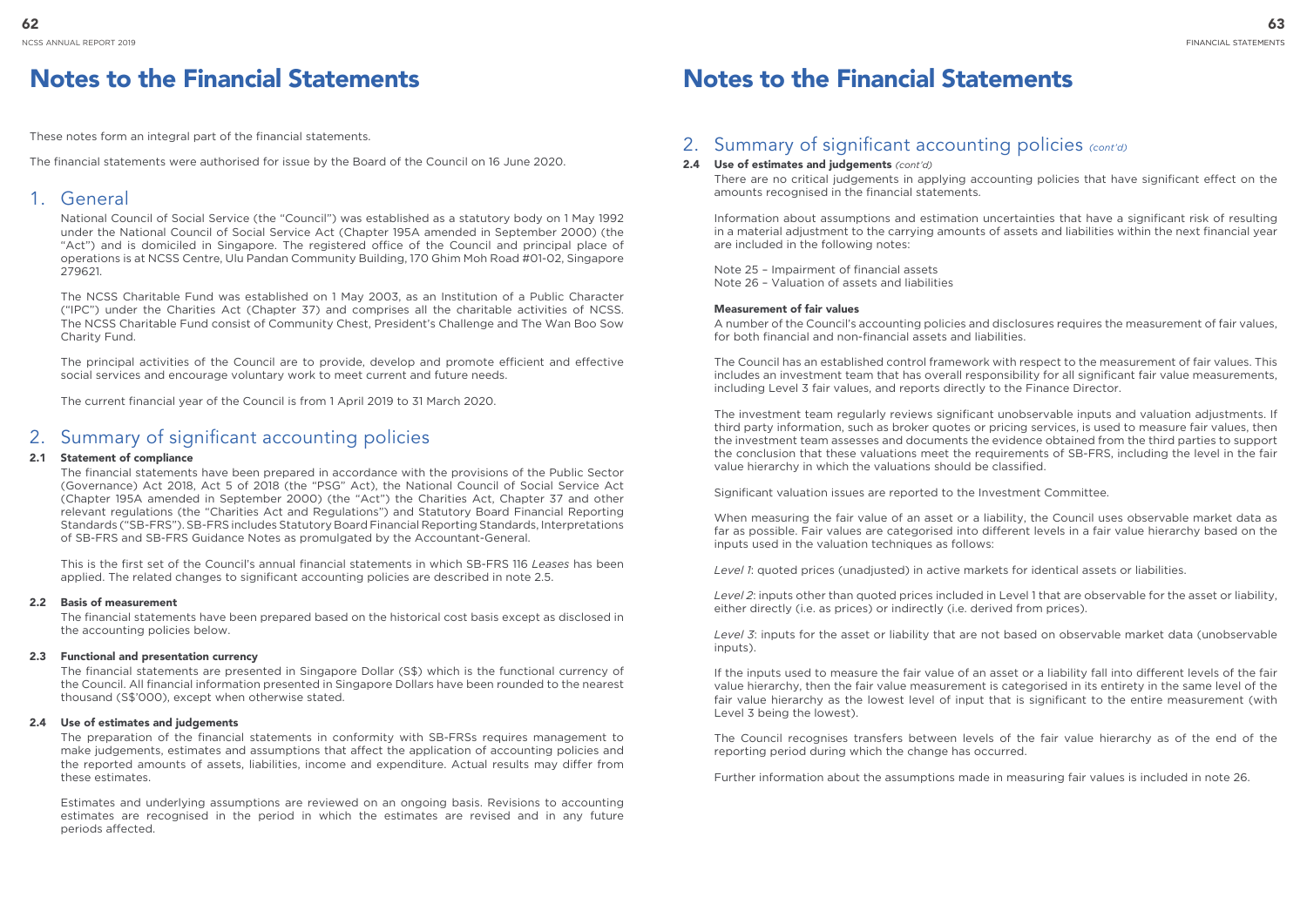## 2. Summary of significant accounting policies *(cont'd)*

### 2.5 Changes in significant accounting policies

### New standards and amendments

The Council has applied the following SB-FRSs, amendments to and interpretations of SB-FRS for the first time for the annual period beginning on 1 April 2019:

- SB-FRS 116 *Leases*
- INT SB-FRS 123 *Uncertainty over Income Tax Treatments*
- *Prepayment Features with Negative Compensation* (Amendments to SB-FRS 109)
- *Income Tax Consequences of Payments on Financial Instruments Classified as Equity*  (Amendments to SB-FRS 12)

Other than SB-FRS 116, the application of these amendments to standards and interpretations did not have a material effect on the financial statements.

#### SB-FRS 116 *Leases*

The Council applied SB-FRS 116 using the modified retrospective approach, under which the cumulative effect of initial application is recognised in general fund at 1 April 2019. Accordingly, the comparative information presented for 2019 is not restated – i.e. it is presented, as previously reported, under SB-FRS 17 and related interpretations. The details of the changes in accounting policies are disclosed below. Additionally, the disclosure requirements in SB-FRS 116 have not generally been applied to comparative information.

#### Definition of a lease

Previously, the Council determined at contract inception whether an arrangement was or contained a lease under INT SB-FRS 104 *Determining whether an Arrangement contains a Lease*. The Council now assesses whether a contract is or contains a lease based on the definition of a lease, as explained in SB-FRS 116.

On transition to SB-FRS 116, the Council elected to apply the practical expedient to grandfather the assessment of which transactions are leases. The Council applied SB-FRS 116 only to contracts that were previously identified as leases. Contracts that were not identified as leases under SB-FRS 17 and INT SB-FRS 104 were not reassessed for whether there is a lease under SB-FRS 116. Therefore, the definition of a lease under SB-FRS 116 was applied only to contracts entered into or changed on or after 1 April 2019.

#### As a lessee

As a lessee, the Council leases many assets including buildings and office equipment. The Council previously classified leases as operating or finance leases based on its assessment of whether the lease transferred significantly all of the risks and rewards incidental to ownership of the underlying asset to the Council. Under SB-FRS 116, the Council recognises right-of-use assets and lease liabilities for most of these leases – i.e. these leases are on-balance sheet.

At commencement or on modification of a contract that contains a lease component, the Council allocates the consideration in the contract to each lease component on the basis of its relative standalone price.

## 2. Summary of significant accounting policies *(cont'd)*

2.5 Changes in significant accounting policies *(cont'd)* Leases classified as operating leases under SB-FRS 17 1 April 2019. Right-of-use assets are measured at an amount equal to the lease liability.

Previously, the Council classified leases of buildings as operating leases under SB-FRS 17. On transition, for these leases, lease liabilities were measured at the present value of the remaining lease payments, discounted at the respective lessee entities incremental borrowing rates applicable to the leases as at

The Council has tested its right-of-use assets for impairment on the date of transition and has concluded that there is no indication that the right-of-use assets are impaired.

The Council used a number of practical expedients when applying SB-FRS 116 to leases previously classified as operating leases under SB-FRS 17. In particular, the Council:

- within 12 months of the date of initial application:
- equipment);
- application; and
- used hindsight when determining the lease term.

• did not recognise right-of-use assets and liabilities for leases for which the lease term ends

• did not recognise right-of-use assets and liabilities for leases of low value assets (e.g. IT

• excluded initial direct costs from the measurement of the right-of-use asset at the date of initial

### Impact on financial statements *Impact on transition\**

On transition to SB-FRS 116, the Council recognised additional right-of-use assets and additional lease liabilities. The impact on transition is summarised below.

Right-of-use assets - property, plant and equipment Lease liabilities

|     | 1 April<br>2019  |
|-----|------------------|
|     | \$'000           |
| ent | 6,681<br>(6,681) |

\* For the impact of SB-FRS 116 on profit or loss for the period, see note 5. For the details of accounting policies under

SB-FRS 116 and SB-FRS 17, see note 3.11.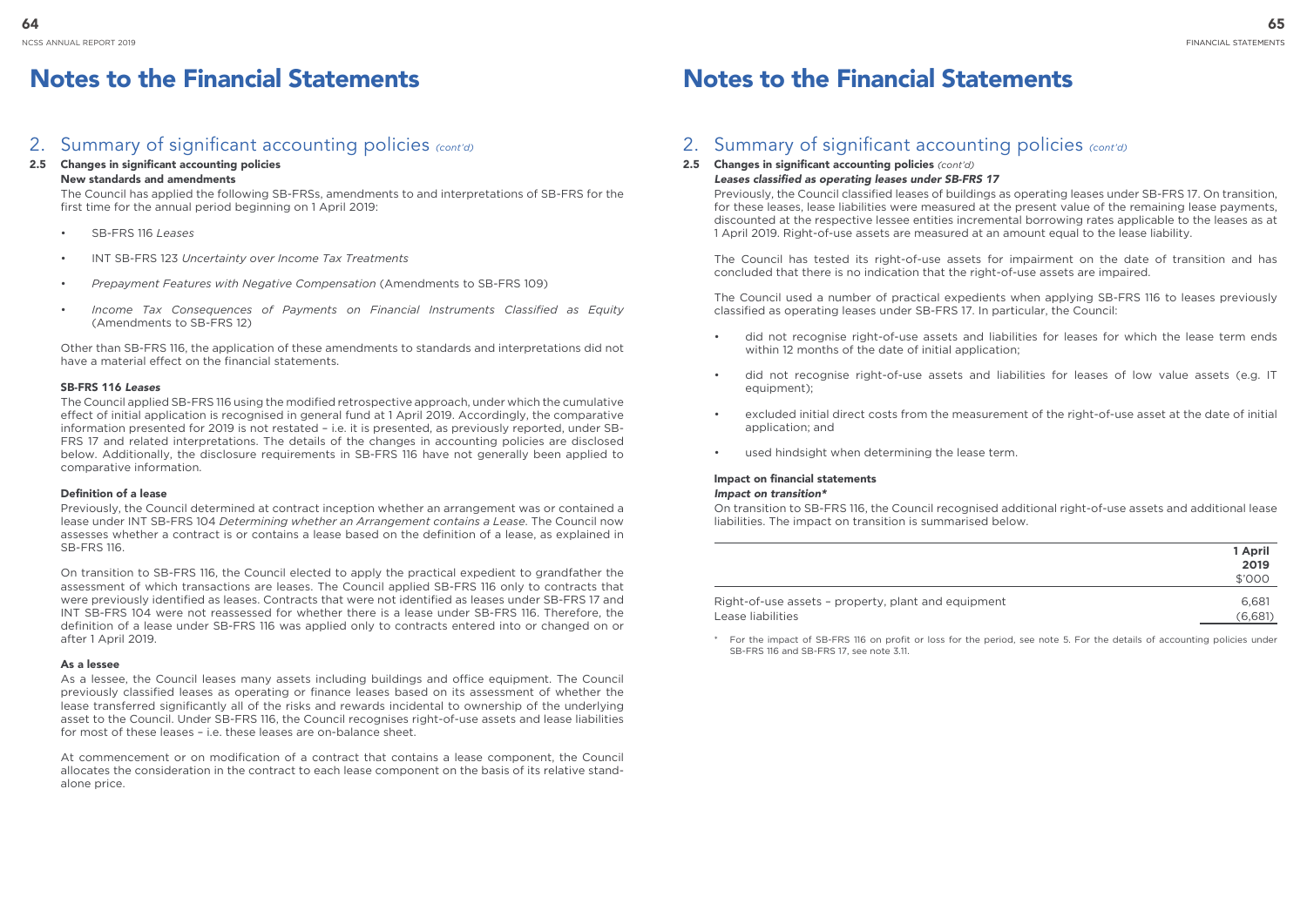## 2. Summary of significant accounting policies *(cont'd)*

#### 2.5 Changes in significant accounting policies *(cont'd)*

Impact on financial statements *(cont'd)*

#### Impact on transition\* *(cont'd)*

When measuring lease liabilities for leases that were classified as operating leases, the Council discounted lease payments using its incremental borrowing rate at 1 April 2019. The weighted-average rate applied is 2.66%.

|                                                                                                                                                                                                                                           | 1 April<br>2019                        |
|-------------------------------------------------------------------------------------------------------------------------------------------------------------------------------------------------------------------------------------------|----------------------------------------|
|                                                                                                                                                                                                                                           | \$'000                                 |
| Operating lease commitments at 31 March 2019 as disclosed<br>under SB-FRS 17 in the Council's financial statements                                                                                                                        | 12,457                                 |
| Discounted using the incremental borrowing rate at 1 April 2019<br>Commitment related to non-lease components<br>Commitment related to leases not fall under the definition of SB-FRS 116<br>Lease liabilities recognised at 1 April 2019 | 11,937<br>(2,283)<br>(2, 973)<br>6,681 |

### 3. Significant accounting policies

The accounting policies adopted have been applied consistently to all periods presented in these financial statements, except as explained in note 2.5, which addresses changes in accounting policies.

#### 3.1 Foreign currency transactions

Transactions in foreign currencies are translated to the functional currency of Council at exchange rates at the dates of the transactions. Monetary assets and liabilities denominated in foreign currencies at the reporting date are translated to the functional currency at the exchange rate at that date. The foreign currency gain or loss on monetary items is the difference between amortised cost in the functional currency at the beginning of the financial year, adjusted for effective interest and payments during the year, and the amortised cost in foreign currency translated at the exchange rate at the end of the financial year.

### (ii) Classification and subsequent measurement Non-derivative financial assets

Non-monetary assets and liabilities denominated in foreign currencies that are measured at fair value are translated to the functional currency at the exchange rate at the date that the fair value was determined. Non-monetary items in a foreign currency that are measured in terms of historical cost are translated using the exchange rate at the date of the transaction. Foreign currency differences arising on translation are recognised in statement of comprehensive income.

### 3.2 Financial instruments

### (i) Recognition and initial measurement

#### Non-derivative financial assets and financial liabilities

Debtors and other receivables and debt investments issued are initially recognised when they are originated. All other financial assets and financial liabilities are initially recognised when the Council becomes a party to the contractual provisions of the instrument.

A financial asset (unless it is a trade receivable without a significant financing component) or financial liability is initially measured at fair value plus, for an item not at fair value through profit or loss (FVTPL), transaction costs that are directly attributable to its acquisition or issue. A trade receivable without a significant financing component is initially measured at the transaction price.

### 3. Significant accounting policies *(cont'd)*

### 3.2 Financial instruments

On initial recognition, a financial asset is classified as measured at: amortised cost; fair value through other comprehensive income (FVOCI) – debt investment; FVOCI – equity investment; or fair value through profit or loss (FVTPL).

Financial assets are not reclassified subsequent to their initial recognition unless the Council changes its business model for managing financial assets, in which case all affected financial assets are reclassified on the first day of the first reporting period following the change in the business model.

#### *Financial assets at amortised cost*

A financial asset is measured at amortised cost if it meets both of the following conditions and is not designated as at FVTPL:

• it is held within a business model whose objective is to hold assets to collect contractual

• its contractual terms give rise on specified dates to cash flows that are solely payments of

- cash flows; and
- principal and interest on the principal amount outstanding.

#### *Equity investments at FVOCI*

On initial recognition of an equity investment that is not held-for-trading, the Council may irrevocably elect to present subsequent changes in the investment's fair value in OCI. This election is made on an investment-by-investment basis.

These assets are subsequently measured at fair value. Dividends are recognised as income in profit or loss unless the dividend clearly represents a recovery of part of the cost of the investment. Other net gains and losses are recognised in OCI and are never reclassified to profit or loss.

#### *Financial assets at FVTPL*

All financial assets not classified as measured at amortised cost or FVOCI as described above are measured at FVTPL. On initial recognition, the Council may irrevocably designate a financial asset that otherwise meets the requirements to be measured at amortised cost or at FVOCI as at FVTPL if doing so eliminates or significantly reduces an accounting mismatch that would otherwise arise.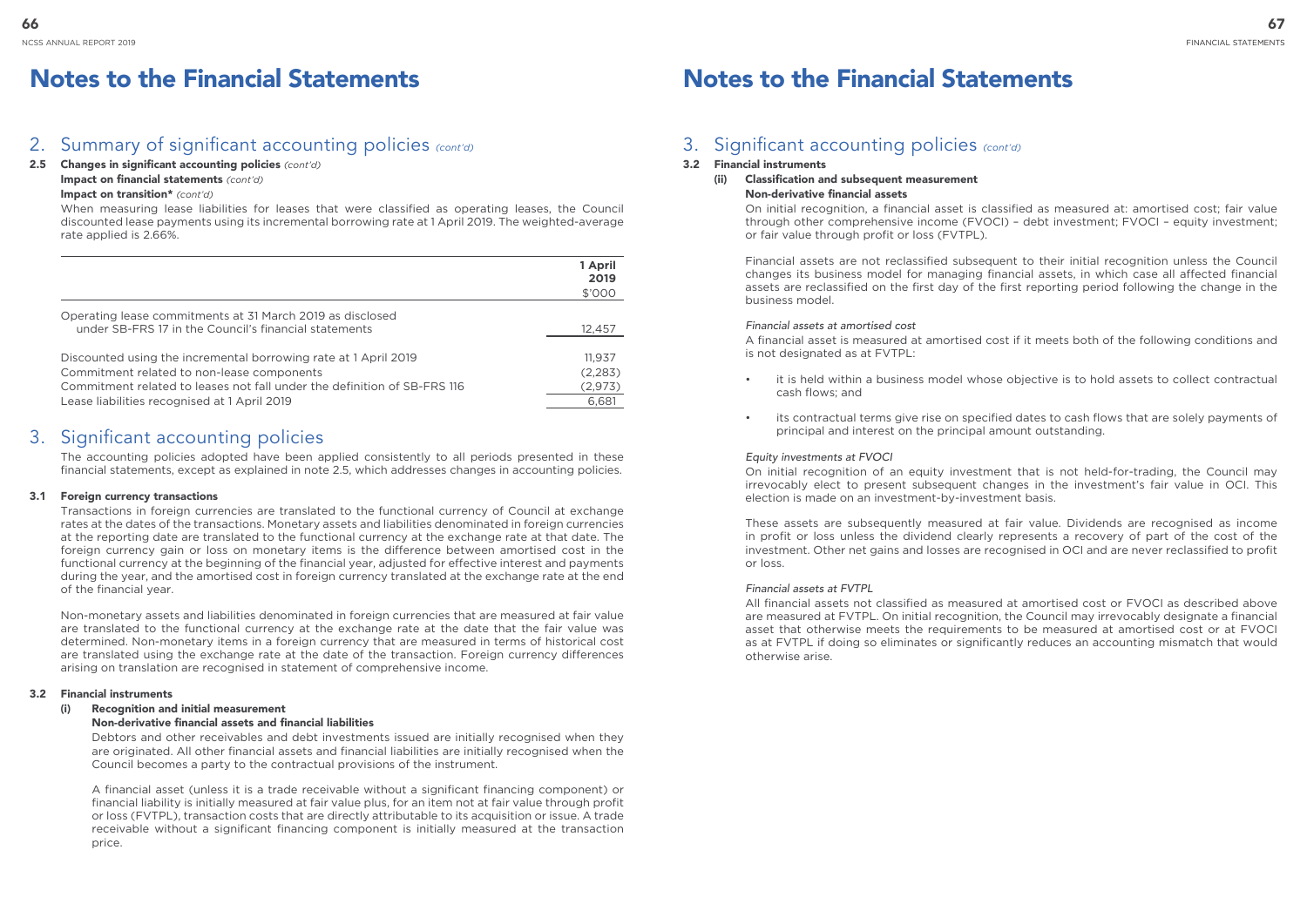### 3. Significant accounting policies *(cont'd)*

#### 3.2 Financial instruments *(cont'd)*

(ii) Classification and subsequent measurement *(cont'd)* Financial assets: Business model assessment

> The Council makes an assessment of the objective of the business model in which a financial asset is held at a portfolio level because this best reflects the way the business is managed and information is provided to management. The information considered includes:

- the stated policies and objectives for the portfolio and the operation of those policies in practice. These include whether management's strategy focuses on earning contractual interest income, maintaining a particular interest rate profile, matching the duration of the financial assets to the duration of any related liabilities or expected cash outflows or realising cash flows through the sale of the assets;
- how the performance of the portfolio is evaluated and reported to the Council's management;
- the risks that affect the performance of the business model (and the financial assets held within that business model) and how those risks are managed;
- how managers of the business are compensated e.g. whether compensation is based on the fair value of the assets managed or the contractual cash flows collected; and
- the frequency, volume and timing of sales of financial assets in prior periods, the reasons for such sales and expectations about future sales activity.

Transfers of financial assets to third parties in transactions that do not qualify for derecognition are not considered sales for this purpose, consistent with the Council's continuing recognition of the assets.

Financial assets that are held-for-trading or are managed and whose performance is evaluated on a fair value basis are measured at FVTPL.

#### Non-derivative financial assets: Assessment whether contractual cash flows are solely payments of principal and interest

For the purposes of this assessment, 'principal' is defined as the fair value of the financial asset on initial recognition. 'Interest' is defined as consideration for the time value of money and for the credit risk associated with the principal amount outstanding during a particular period of time and for other basic lending risks and costs (e.g. liquidity risk and administrative costs), as well as a profit margin.

In assessing whether the contractual cash flows are solely payments of principal and interest, the Council considers the contractual terms of the instrument. This includes assessing whether the financial asset contains a contractual term that could change the timing or amount of contractual cash flows such that it would not meet this condition. In making this assessment, the Council considers:

- contingent events that would change the amount or timing of cash flows;
- terms that may adjust the contractual coupon rate, including variable rate features;
- prepayment and extension features; and
- terms that limit the Council's claim to cash flows from specified assets (e.g. non-recourse features).

## 3. Significant accounting policies *(cont'd)*

#### 3.2 Financial instruments *(cont'd)*

(ii) Classification and subsequent measurement *(cont'd)* principal and interest *(cont'd)*

# Non-derivative financial assets: Assessment whether contractual cash flows are solely payments of

A prepayment feature is consistent with the solely payments of principal and interest criterion if the prepayment amount substantially represents unpaid amounts of principal and interest on the principal amount outstanding, which may include reasonable additional compensation for early termination of the contract. Additionally, for a financial asset acquired at a significant discount or premium to its contractual par amount, a feature that permits or requires prepayment at an amount that substantially represents the contractual par amount plus accrued (but unpaid) contractual interest (which may also include reasonable additional compensation for early termination) is treated as consistent with this criterion if the fair value of the prepayment feature is insignificant at initial recognition.

### Non-derivative financial assets: Subsequent measurement and gains and losses *Financial assets at FVTPL*

These assets are subsequently measured at fair value. Net gains and losses, including any interest or dividend income, are recognised in statement of comprehensive income.

#### *Financial assets at amortised cost*

These assets are subsequently measured at amortised cost using the effective interest method. The amortised cost is reduced by impairment losses. Interest income, foreign exchange gains and losses and impairment are recognised in statement of comprehensive income. Any gain or loss on derecognition is recognised in statement of comprehensive income.

#### *Equity investments at FVOCI*

These assets are subsequently measured at fair value. Dividends are recognised as income in statement of comprehensive income unless the dividend clearly represents a recovery of part of the cost of the investment. Other net gains and losses are recognised in OCI and are never reclassified to statement of comprehensive income.

#### Non-derivative financial liabilities: Classification, subsequent measurement and gains and losses

Financial liabilities are classified as measured at amortised cost or FVTPL. A financial liability is classified as at FVTPL if it is classified as held-for-trading or it is designated as such on initial recognition. Financial liabilities at FVTPL are measured at fair value and net gains and losses, including any interest expense, are recognised in statement of comprehensive income. Directly attributable transaction costs are recognised in statement of comprehensive income as incurred.

Other financial liabilities are initially measured at fair value less directly attributable transaction costs. They are subsequently measured at amortised cost using the effective interest method. Interest expense and foreign exchange gains and losses are recognised in statement of comprehensive income.

#### (iii) Derivative financial instruments

The Council holds derivative financial instruments to hedge its foreign currency risk exposures.

Derivatives are recognised initially at fair value, attributable transaction costs are recognised as an expense when incurred.

Subsequent to initial recognition, derivatives are measured at fair value, and the changes are recognised in the statement of comprehensive income.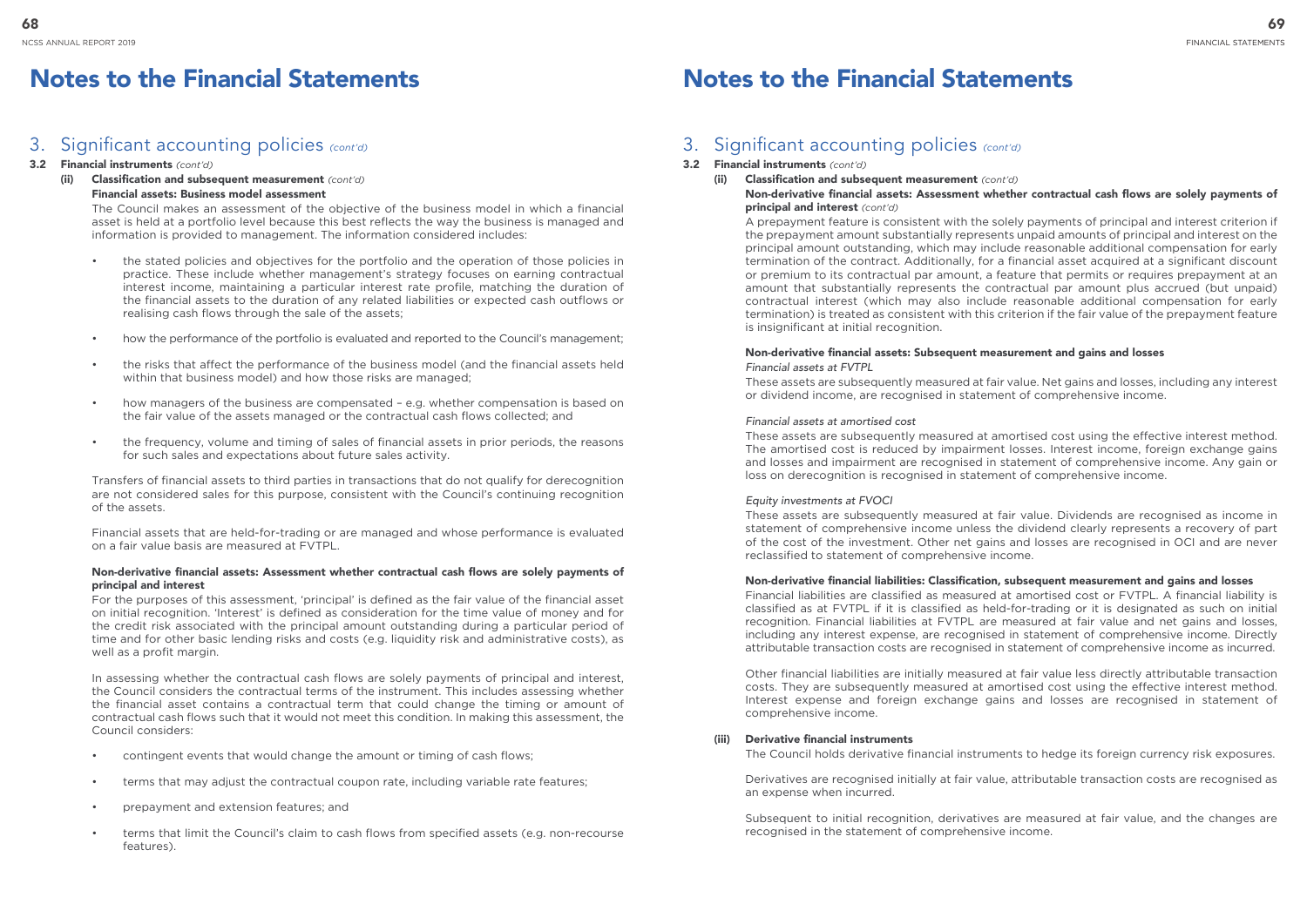## 3. Significant accounting policies *(cont'd)*

### 3.2 Financial instruments *(cont'd)*

(iv) Derecognition

#### Financial assets

The Council derecognises a financial asset when the contractual rights to the cash flows from the financial asset expire, or it transfers the rights to receive the contractual cash flows in a transaction in which substantially all of the risks and rewards of ownership of the financial asset are transferred or in which the Council neither transfers nor retains substantially all of the risks and rewards of ownership and it does not retain control of the financial asset.

The Council enters into transactions whereby it transfers assets recognised in its statement of financial position, but retains either all or substantially all of the risks and rewards of the transferred assets. In these cases, the transferred assets are not derecognised.

#### Financial liabilities

The Council derecognises a financial liability when its contractual obligations are discharged or cancelled, or expire. The Council also derecognises a financial liability when its terms are modified and the cash flows of the modified liability are substantially different, in which case a new financial liability based on the modified terms is recognised at fair value.

All items of property, plant and equipment are initially recorded at cost. Subsequent to recognition, property, plant and equipment are measured at cost less accumulated depreciation and any accumulated impairment losses.

On derecognition of a financial liability, the difference between the carrying amount extinguished and the consideration paid (including any non-cash assets transferred or liabilities assumed) is recognised in statement of comprehensive income.

#### (v) Offsetting

Financial assets and financial liabilities are offset and the net amount presented in the statement of financial position when, and only when, the Council currently has a legally enforceable right to set off the amounts and it intends either to settle them on a net basis or to realise the asset and settle the liability simultaneously.

#### (vi) Cash and cash equivalents

Cash and cash equivalents comprise cash at bank and fixed bank deposits with maturities of six months or less from the date of acquisition that are subject to an insignificant risk of changes in value, and are used by Council in the management of it short-term commitments.

#### 3.3 Property, plant and equipment

12-month ECLs: these are ECLs that result from default events that are possible within the 12 months after the reporting date (or for a shorter period if the expected life of the

Depreciation is based on the cost of an asset less its residual value. Significant components of individual assets are assessed and if a component has a useful life that is different from the remainder of that asset, that component is depreciated separately. Assets classified as construction-in-progress are not depreciated, as these assets are not available for use.

## 3. Significant accounting policies *(cont'd)*

### 3.3 Property, plant and equipment *(cont'd)*

Depreciation is recognised as an expense in the statement of comprehensive income on a straight-line basis over the estimated useful lives of the assets as follows:

| Computer equipment       | $33\frac{1}{3}\%$ |
|--------------------------|-------------------|
| Furniture and equipment  | 10% to 25%        |
| Leasehold improvements   | 10% to 20%        |
| Motor vehicles           | 20%               |
| Other leasehold building | $3\frac{1}{3}\%$  |

Property, plant and equipment costing less than \$5,000 are charged to the statement of comprehensive income in the year of purchase.

The carrying values of property, plant and equipment are reviewed for impairment when events or changes in circumstances indicate that the carrying value may not be recoverable.

Depreciation methods, useful lives and residual values are reviewed at the end of each reporting period and adjusted prospectively, if appropriate.

An item of property, plant and equipment is derecognised upon disposal or when no future economic benefits are expected from its use or disposal. Any gain or loss on de-recognition of the asset is included in the statement of comprehensive income in the year the asset is derecognised.

### 3.4 Intangible assets

Intangible assets represent software expenditure directly attributable to the development of a computer system. The development expenditures are capitalised and carried at cost less accumulated amortisation and any accumulated impairment losses. Amortisation of the intangible asset begins when development is complete and the asset is available for use. The intangible assets have finite useful lives and are amortised over estimated useful life of three years on a straight-line basis.

### 3.5 Impairment

### (i) Non-derivative financial assets

The Council recognises loss allowances for expected credit losses ("ECLs") on financial assets measured at amortised costs.

Loss allowances of the Council are measured on either of the following bases:

• Lifetime ECLs: these are ECLs that result from all possible default events over the expected

- instrument is less than 12 months); or
- life of a financial instrument or contract asset.

### Simplified approach

The Council applies the simplified approach to provide for ECLs for all debtors. The simplified approach requires the loss allowance to be measured at an amount equal to lifetime ECLs.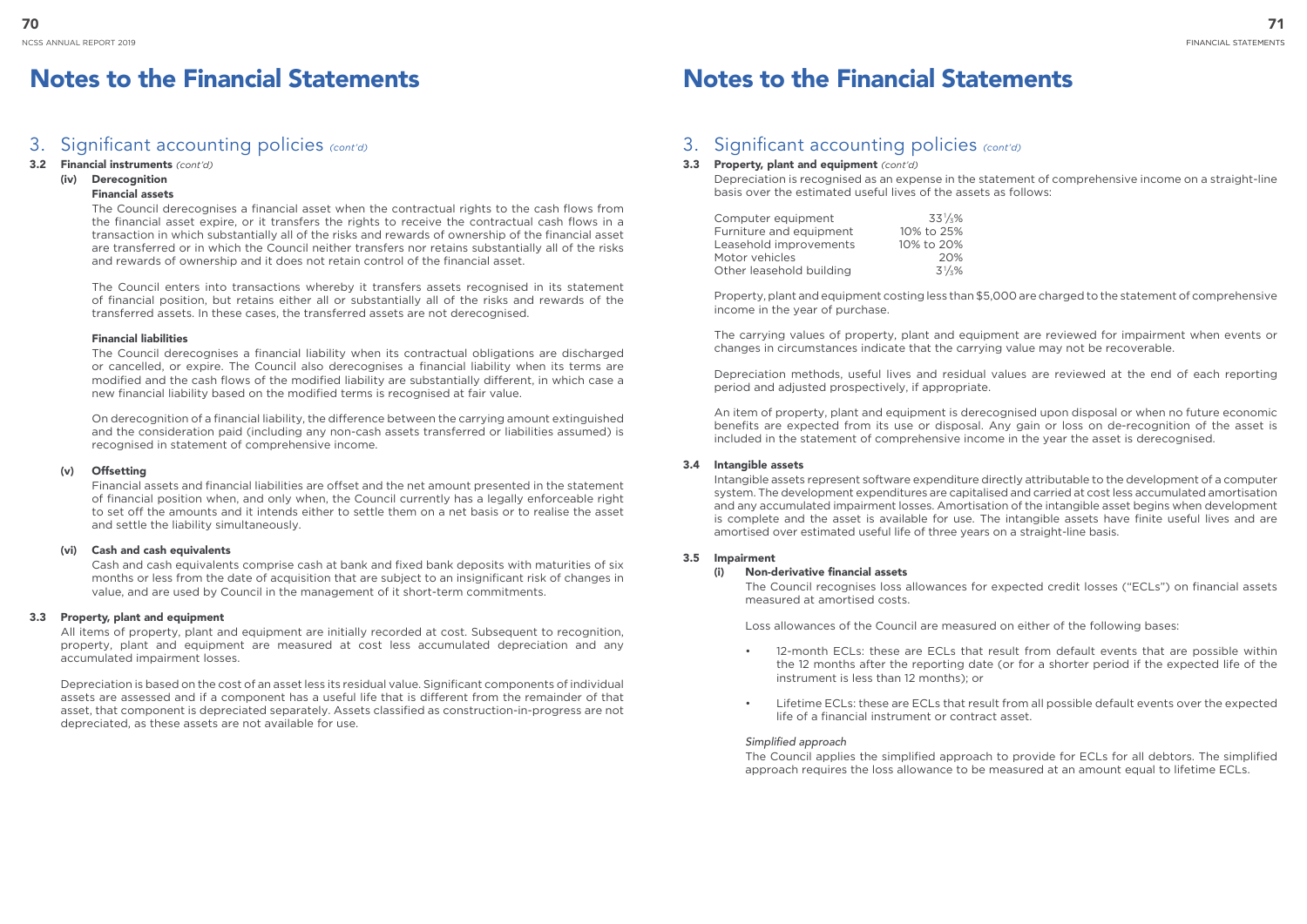## 3. Significant accounting policies *(cont'd)*

#### 3.5 Impairment *(cont'd)*

#### (i) Non-derivative financial assets *(cont'd)*

#### General approach

The Council applies the general approach to provide for ECLs on all other financial instruments. Under the general approach, the loss allowance is measured at an amount equal to 12-month ECLs at initial recognition.

At each reporting date, the Council assesses whether the credit risk of a financial instrument has increased significantly since initial recognition. When credit risk has increased significantly since initial recognition, loss allowance is measured at an amount equal to lifetime ECLs.

When determining whether the credit risk of a financial asset has increased significantly since initial recognition and when estimating ECLs, the Council considers reasonable and supportable information that is relevant and available without undue cost or effort. This includes both quantitative and qualitative information and analysis, based on the Council's historical experience and informed credit assessment and includes forward-looking information.

If credit risk has not increased significantly since initial recognition or if the credit quality of the financial instruments improves such that there is no longer a significant increase in credit risk since initial recognition, loss allowance is measured at an amount equal to 12-month ECLs.

- significant financial difficulty of the debtor;
- a breach of contract such as a default;
- the restructuring of a loan or advance by the Council on terms that the Council would not consider otherwise;
- it is probable that the debtor will enter bankruptcy or other financial reorganisation; or
- the disappearance of an active market for a security because of financial difficulties.

The Council considers a financial asset to be in default when the debtor is unlikely to pay its credit obligations to the Council in full, without recourse by the Council to actions such as realising security (if any is held).

The maximum period considered when estimating ECLs is the maximum contractual period over which the Council is exposed to credit risk.

#### *Measurement of ECLs*

ECLs are probability-weighted estimates of credit losses. Credit losses are measured at the present value of all cash shortfalls (i.e. the difference between the cash flows due to the entity in accordance with the contract and the cash flows that the Council expects to receive). ECLs are discounted at the effective interest rate of the financial asset.

#### Credit-impaired financial assets

At each reporting date, the Council assesses whether financial assets carried at amortised cost are credit-impaired. A financial asset is 'credit-impaired' when one or more events that have a detrimental impact on the estimated future cash flows of the financial asset have occurred.

Evidence that a financial asset is credit-impaired includes the following observable data:

### 3. Significant accounting policies *(cont'd)*

#### 3.5 Impairment *(cont'd)*

(i) Non-derivative financial assets *(cont'd)* Presentation of allowance for ECLs in the statement of financial position carrying amount of these assets.

# Loss allowances for financial assets measured at amortised cost are deducted from the gross

#### *Write-off*

The gross carrying amount of a financial asset is written off (either partially or in full) to the extent that there is no realistic prospect of recovery. This is generally the case when the Council determines that the debtor does not have assets or sources of income that could generate sufficient cash flows to repay the amounts subject to the write-off. However, financial assets that are written off could still be subject to enforcement activities in order to comply with the Council's procedures for recovery of amounts due.

### (ii) Non-financial assets

The carrying amounts of the Council's non-financial assets are reviewed at each reporting date to determine whether there is any indication of impairment. If any such indication exists, then the asset's recoverable amount is estimated. An impairment loss is recognised if the carrying amount of an asset or its related cash-generating unit ("CGU") exceeds its estimated recoverable amount.

The recoverable amount of an asset or CGU is the greater of its value in use and its fair value less costs to sell. In assessing value in use, the estimated future cash flows are discounted to their present value using a pre-tax discount rate that reflects current market assessments of the time value of money and the risks specific to the asset or CGU. For the purpose of impairment testing, assets that cannot be tested individually are grouped together into the smallest group of assets that generates cash inflows from continuing use that are largely independent of the cash inflows of other assets or CGUs.

Impairment losses are recognised in statement of comprehensive income. Impairment losses recognised in prior periods are assessed at each reporting date for any indications that the loss has decreased or no longer exists. An impairment loss is reversed if there has been a change in the estimates used to determine the recoverable amount. An impairment loss is reversed only to the extent that the asset's carrying amount does not exceed the carrying amount that would have been determined, net of depreciation or amortisation, if no impairment loss had been recognised.

#### 3.6 Trust Funds

Monies received where the Council is not the owner and beneficiaries are accounted for as trust funds. The receipts and payments in respect of trust funds are taken directly to the funds accounts and the net assets relating to these funds are shown as a separate line item in the statement of financial position.

#### 3.7 Provisions

A provision is recognised if, as a result of a past event, the Council has a present legal or constructive obligation that can be estimated reliably, and it is probable that an outflow of economic benefits will be required to settle the obligation. Provisions are determined by discounting the expected future cash flows at a pre-tax rate that reflects current market assessments of the time value of money and the risks specific to the liability. The unwinding of the discount is recognised as finance cost.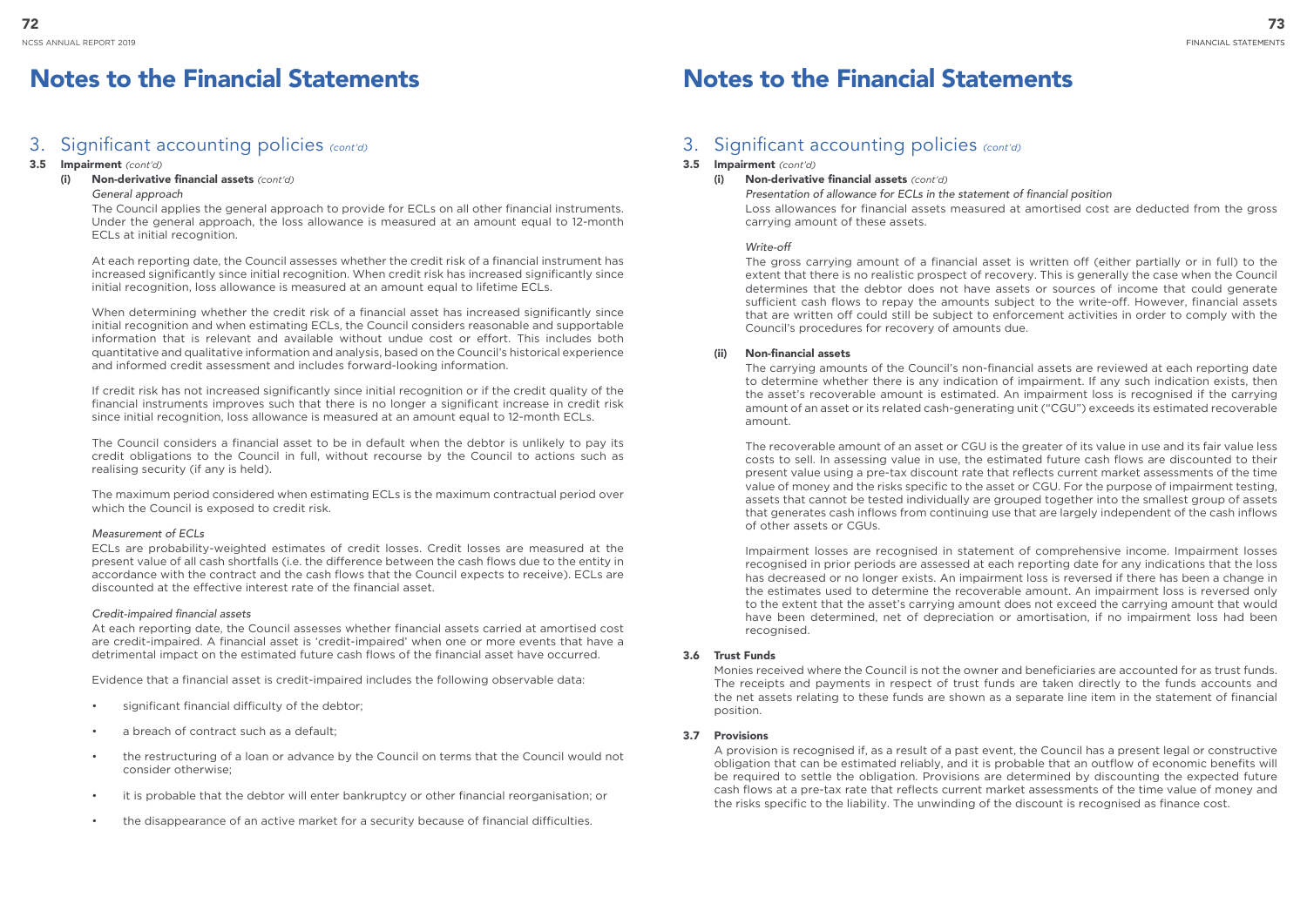## 3. Significant accounting policies *(cont'd)*

### 3.8 Government grants

Government grants are recognised when there is reasonable assurance that the grant will be received and all attaching conditions will be complied with. Where the grant relates to an asset, the fair value is recognised as deferred capital grant on the statement of financial position and is amortised to statement of comprehensive income over the expected useful life of the relevant asset by equal annual instalments.

Grants from the government to meet the Council's operating expenses are recognised as income to match the related operating expenditure.

Government grants for the purchase of depreciable assets are taken to the Deferred Capital Grant Account. The grants are recognised as income over the useful lives of the related assets to match the depreciation of those assets.

Both operating and capital grants are accounted for on an accrual basis.

#### 3.9 Revenue recognition

Revenue from rendering of service is recognised when the Council satisfies a performance obligation ("PO") by transferring control of a promised service. The amount of revenue recognised is the amount of the transaction price allocated to the satisfied PO.

The transaction price is allocated to each PO in the contract on the basis of the relative stand-alone selling prices of the promised services.

Transaction price is the amount of consideration in the contract to which the Council expects to be entitled in exchange for transferring the promised services.

The following specific recognition criteria must also be met before revenue is recognised:

#### *(a) Donation*

A donation of cash or assets is recognised in the statement of comprehensive income when the Council obtains control of the donation or the right to receive the donation; it is probable that the economic benefits comprising the donation will flow to the Council; and the amount of the donation can be measured reliably.

*(b) Dividend income*

Dividend income is recorded in the statement of comprehensive income when the right to receive the dividend has been established.

*(c) Interest income*

Interest income from bank deposits and bonds is recognised using the effective interest method.

*(d) Training programme income*

Training programme income is recognised when the services are rendered. The income is recorded as part of the proceeds and claims from Social Service Institute ("SSI") courses in the statement of comprehensive income.

*(e) Sun Ray income*

Sun Ray income refers to revenue generated from secondment of employees to respective Social Service Agencies. The income is recognised when services are rendered to Social Service Agencies and recorded as part of the subscriptions and miscellaneous income in the statement of comprehensive income.

### 3. Significant accounting policies *(cont'd)*

### 3.10 Employee benefits

#### Defined contribution plans

The Council makes contributions to the Central Provident Fund scheme in Singapore, a defined contribution pension scheme. Contributions to defined contribution pension schemes are recognised as expenditure in the period in which the related service is performed.

#### *Employee leave entitlement*

Employee entitlements to annual leave are recognised as a liability when they are accrued to the employees. The undiscounted liability for leave expected to be settled wholly before twelve months after the end of the reporting period is recognised for services rendered by employees up to the end of the reporting period. The liability for leave expected to be settled beyond twelve months from the end of the reporting period is determined using the projected unit credit method. The net total of service costs, net interest on the liability and re-measurement of the liability are recognised in the statement of comprehensive income.

#### 3.11 Leases

The Council has applied SB-FRS 116 using the modified retrospective approach and therefore the comparative information has not been restated and continues to be reported under SB-FRS 17 and INT SB-FRS 104. The details of accounting policies under SB-FRS 17 and INT SB-FRS 104 are disclosed separately.

#### Policy applicable from 1 April 2019

At inception of a contract, the Council assesses whether a contract is, or contains, a lease. A contract is, or contains, a lease if the contract conveys the right to control the use of an identified asset for a period of time in exchange for consideration. To assess whether a contract conveys the right to control the use of an identified asset, the Council uses the definition of a lease in SB-FRS 116.

This policy is applied to contracts entered into, on or after 1 April 2019.

#### (i) As a lessee

At commencement or on modification of a contract that contains a lease component, the Council allocates the consideration in the contract to each lease component on the basis of its relative stand-alone prices.

The Council recognises a right-of-use asset and a lease liability at the lease commencement date. The right-of-use asset is initially measured at cost, which comprises the initial amount of the lease liability adjusted for any lease payments made at or before the commencement date, plus any initial direct costs incurred and an estimate of costs to dismantle and remove the underlying asset or to restore the underlying asset or the site on which it is located, less any lease incentives received.

The right-of-use asset is subsequently depreciated using the straight-line method from the commencement date to the end of the lease term, unless the lease transfers ownership of the underlying asset to the Council by the end of the lease term or the cost of the right-of-use asset reflects that the Council will exercise a purchase option. In that case the right-of-use asset will be depreciated over the useful life of the underlying asset, which is determined on the same basis as those of property and equipment.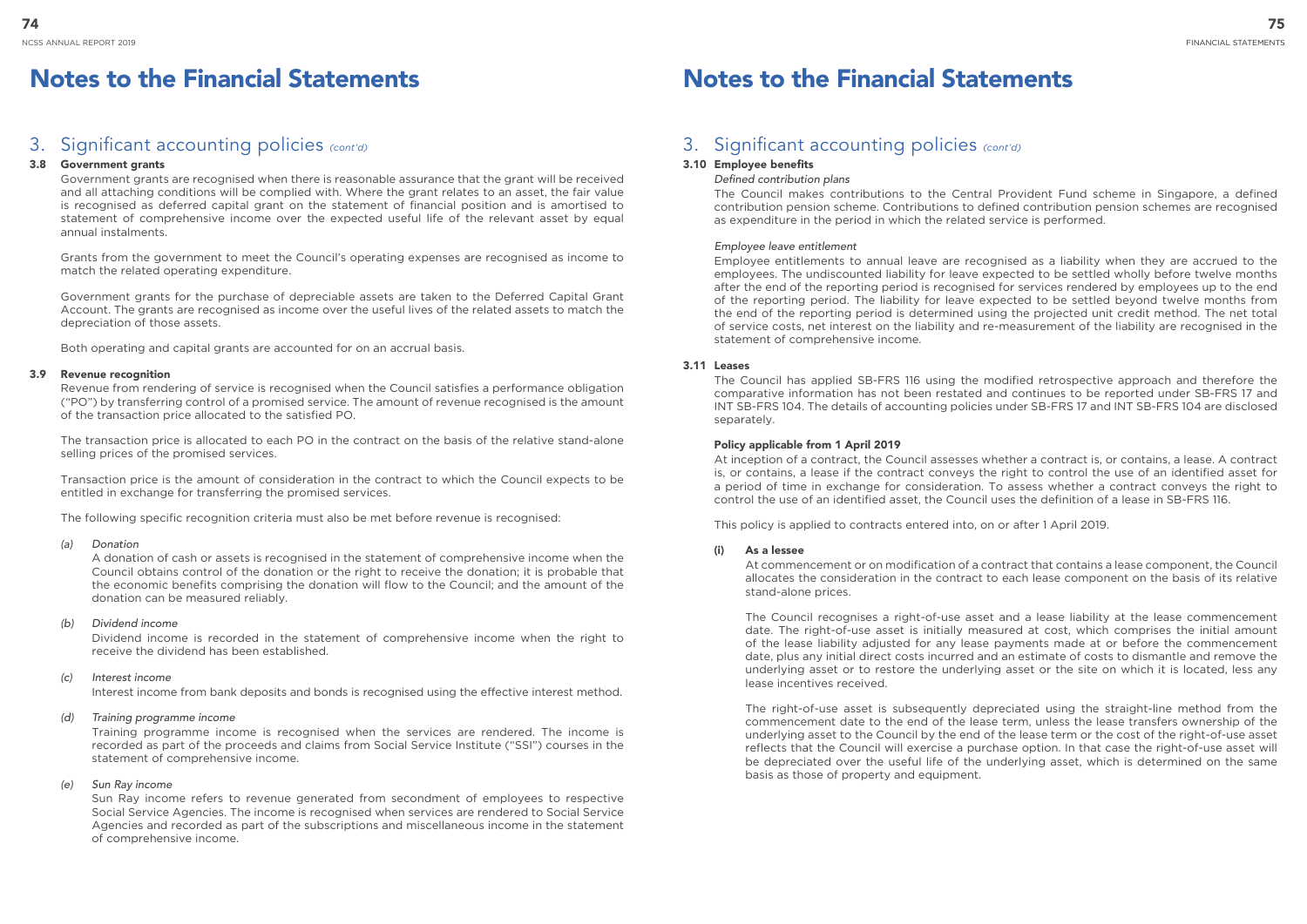### 3. Significant accounting policies *(cont'd)*

3.11 Leases *(cont'd)*

Policy applicable from 1 April 2019 *(cont'd)*

(i) As a lessee *(cont'd)*

Depreciation is recognised as an expense in the statement of comprehensive income on a straight-line basis over the estimated useful lives of the assets as follows:

Buildings Remaining lease term of 2 – 3 years

In addition, the right-of-use asset is periodically reduced by impairment losses, if any, and adjusted for certain remeasurements of the lease liability.

The lease liability is initially measured at the present value of the lease payments that are not paid at the commencement date, discounted using the interest rate implicit in the lease or, if that rate cannot be readily determined, the Council's incremental borrowing rate. Generally, the Council uses its incremental borrowing rate as the discount rate.

The Council determines its incremental borrowing rate by obtaining interest rates from external financing sources and makes certain adjustments to reflect the terms of the lease and type of the asset leased.

Lease payments included in the measurement of the lease liability comprise the following:

- fixed payments, including in-substance fixed payments;
- variable lease payments that depend on an index or a rate, initially measured using the index or rate as at the commencement date;
- amounts expected to be payable under a residual value guarantee; and
- the exercise price under a purchase option that the Council is reasonably certain to exercise, lease payments in an optional renewal period if the Council is reasonably certain to exercise an extension option, and penalties for early termination of a lease unless the Council is reasonably certain not to terminate early.

facts and circumstances indicated that it was remote that other parties would take more than an insignificant amount of the output, and the price per unit was neither fixed per unit

The lease liability is measured at amortised cost using the effective interest method. It is remeasured when there is a change in future lease payments arising from a change in an index or rate, if there is a change in the Council's estimate of the amount expected to be payable under a residual value guarantee, if the Council changes its assessment of whether it will exercise a purchase, extension or termination option or if there is a revised in-substance fixed lease payment.

When the lease liability is remeasured in this way, a corresponding adjustment is made to the carrying amount of the right-of-use asset, or is recorded in profit or loss if the carrying amount of the right-of-use asset has been reduced to zero.

#### Short-term leases and leases of low-value assets

The Council has elected not to recognise right-of-use assets and lease liabilities for leases of low-value assets and short-term leases. The Council recognises the lease payments associated with these leases as an expense on a straight-line basis over the lease term.

### 3. Significant accounting policies *(cont'd)*

#### 3.11 Leases *(cont'd)*

#### Policy applicable before 1 April 2019

For contracts entered into before 1 April 2019, the Council determined whether the arrangement was or contained a lease based on the assessment of whether:

• the arrangement had conveyed a right to use the asset. An arrangement conveyed the right to

the purchaser had the ability or right to operate the asset while obtaining or controlling

- the purchaser had the ability or right to control physical access to the asset while obtaining

- 
- use the asset if one of the following was met:
	- more than an insignificant amount of the output;
	- or controlling more than an insignificant amount of the output; or
	- of output nor equal to the current market price per unit of output.

#### (i) As a lessee

In the comparative period, as a lessee the Council classified leases that transferred substantially all of the risks and rewards of ownership as finance leases. When this was the case, the leased assets were measured initially at an amount equal to the lower of their fair value and the present value of the minimum lease payments. Minimum lease payments were the payments over the lease term that the lessee was required to make, excluding any contingent rent. Subsequent to initial recognition, the assets were accounted for in accordance with the accounting policy applicable to that asset.

Assets held under other leases were classified as operating leases and were not recognised in the Council's statement of financial position. Payments made under operating leases were recognised in statement of comprehensive income on a straight-line basis over the term of the lease. Lease incentives received were recognised as an integral part of the total lease expense, over the term of the lease.

#### 3.12 New standards and interpretations not adopted

A number of new standards, interpretations and amendments to standards are effective for annual periods beginning after 1 April 2020 and earlier application is permitted; however, the Council has not early adopted the new or amended standards and interpretations in preparing these financial statements.

The following new SB-FRSs, interpretations and amendments to SB-FRSs are not expected to have a significant impact on the Council's statement of financial position:

- SB-FRS Conceptual Framework for Financial Reporting
- Amendments to SB-FRS 103 *Definition of a Business*
- Amendments to SB-FRS 1-1 and SB-FRS8 *Definition of Material*

fulfilment of the arrangement was dependent on the use of a specific asset or assets; and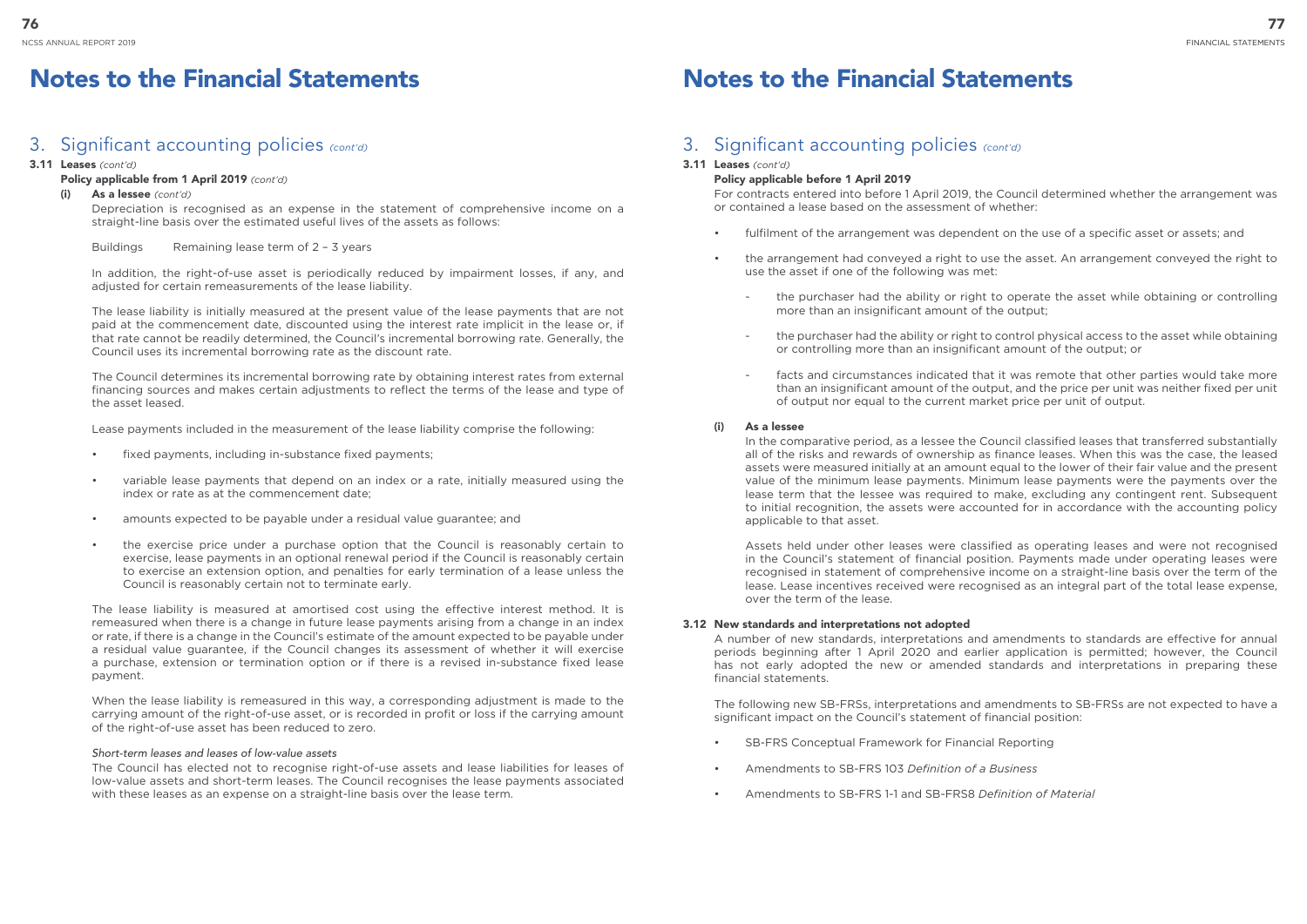## 4. Property, plant and equipment

|                                           | Computer<br>equipment | <b>Furniture</b><br>and<br>equipment | <b>Leasehold</b><br>improvements | <b>Motor</b><br>vehicles | Other<br>leasehold<br>building | <b>Assets</b><br>under<br>construction | <b>Total</b> |
|-------------------------------------------|-----------------------|--------------------------------------|----------------------------------|--------------------------|--------------------------------|----------------------------------------|--------------|
|                                           | \$'000                | \$'000                               | \$'000                           | \$'000                   | \$'000                         | \$'000                                 | \$'000       |
| Cost                                      |                       |                                      |                                  |                          |                                |                                        |              |
| At 1 April 2018                           | 1,712                 | 1,765                                | 3,779                            | 65                       | 10,552                         | 1,160                                  | 19,033       |
| Additions                                 | 79                    | 11                                   |                                  |                          |                                |                                        | 90           |
| Write-off                                 | $\equiv$              | (67)                                 |                                  |                          |                                |                                        | (67)         |
| Reclassification                          | 141                   | 1,019                                |                                  | $\qquad \qquad -$        |                                | (1,160)                                |              |
| At 31 March 2019                          | 1,932                 | 2,728                                | 3,779                            | 65                       | 10,552                         |                                        | 19,056       |
| <b>Additions</b>                          | 1,667                 | $\overline{\phantom{0}}$             | 217                              |                          |                                | 960                                    | 2,844        |
| Write-off                                 |                       | (5)                                  |                                  | $\overline{\phantom{0}}$ |                                |                                        | (5)          |
| Adjustments                               |                       | (12)                                 |                                  |                          |                                |                                        | (12)         |
| At 31 March 2020                          | 3,599                 | 2,711                                | 3,996                            | 65                       | 10,552                         | 960                                    | 21,883       |
| <b>Accumulated</b><br>depreciation        |                       |                                      |                                  |                          |                                |                                        |              |
| At 1 April 2018                           | 1,097                 | 1,524                                | 733                              | 65                       | 6,135                          |                                        | 9,554        |
| Depreciation charge                       |                       |                                      |                                  |                          |                                |                                        |              |
| for the year                              | 367                   | 268                                  | 600                              |                          | 349                            |                                        | 1,584        |
| Write-off                                 |                       | (67)                                 |                                  |                          |                                |                                        | (67)         |
| At 31 March 2019<br>Depreciation charge   | 1,464                 | 1,725                                | 1,333                            | 65                       | 6,484                          | $\overline{\phantom{0}}$               | 11,071       |
| for the year                              | 642                   | 313                                  | 638                              |                          | 349                            | -                                      | 1,942        |
| Write-off                                 |                       | (4)                                  |                                  |                          |                                |                                        | (4)          |
| At 31 March 2020                          | 2,106                 | 2,034                                | 1,971                            | 65                       | 6,833                          | $\equiv$                               | 13,009       |
| <b>Carrying amount</b><br>At 1 April 2018 | 615                   | 241                                  | 3,046                            |                          | 4,417                          | 1,160                                  | 9,479        |
|                                           |                       |                                      |                                  |                          |                                |                                        |              |
| At 31 March 2019                          | 468                   | 1,003                                | 2,446                            | $\overline{\phantom{m}}$ | 4,068                          |                                        | 7,985        |
| At 31 March 2020                          | 1,493                 | 677                                  | 2,025                            |                          | 3,719                          | 960                                    | 8,874        |

Included within cost of leasehold improvements as at 31 March 2020 is a provision for reinstatement cost of \$142,000 (2019: \$271,000). See note 17.

|                                                                                                                                                                          | 2020               | 2019               |
|--------------------------------------------------------------------------------------------------------------------------------------------------------------------------|--------------------|--------------------|
|                                                                                                                                                                          | \$'000             | \$'000             |
| Depreciation expense charged to statement of comprehensive income:<br>- Operating and investment expenditure<br>$-$ SSI<br>- NCSS Charitable Fund (Community Chest Only) | 1,410<br>463<br>69 | 1.023<br>509<br>52 |
|                                                                                                                                                                          | 1.942              | .584               |

### 5. Leases

### Leases as lessee SB-FRS 116

### The Council leases buildings and office equipment. The leases typically run for a period of 1 to 4 years, with an option to renew the lease after that date. Lease payments are renegotiated to reflect market

rentals.

The Council leases office equipment with contract terms of one to four years. These leases are of lowvalue items. The Council has elected not to recognise right-of-use assets and lease liabilities for these leases.

### Right-of-use assets

### **Cost**

### **Accumulated depreciation**

|                                                                        | <b>Buildings</b> |
|------------------------------------------------------------------------|------------------|
|                                                                        | \$'000           |
| Cost                                                                   |                  |
| At 1 April 2019                                                        |                  |
| Recognition of right-of-use asset on initial application of SB-FRS 116 | 6,681            |
| Adjusted balance at 1 April 2019 and 31 March 2020                     | 6,681            |
| <b>Accumulated depreciation</b>                                        |                  |
| At 1 April 2019                                                        |                  |
| Recognition of right-of-use asset on initial application of SB-FRS 116 |                  |
| Adjusted balance 1 April 2019                                          |                  |
| Depreciation                                                           | 2,087            |
| Balance at 31 March 2020                                               | 2,087            |
|                                                                        |                  |
| <b>Carrying amounts</b>                                                |                  |
| At 1 April 2019                                                        | 6,681            |
| At 31 March 2020                                                       | 4,594            |
|                                                                        |                  |
|                                                                        | 2020             |
|                                                                        | \$'000           |
| Depreciation expense charged to statement of comprehensive income:     |                  |
| - Operating and investment expenditure                                 | 942              |
| - SSI                                                                  | 1,039            |
| - NCSS Charitable Fund (Community Chest Only)                          | 106              |
|                                                                        | 2,087            |
| <b>Lease liabilities</b>                                               |                  |
|                                                                        |                  |
|                                                                        | 2020             |
|                                                                        | \$'000           |
| Current                                                                | 2,044            |
| Non-current                                                            | 2,518            |
|                                                                        | 4,562            |

### **Carrying amounts**

### Lease liabilities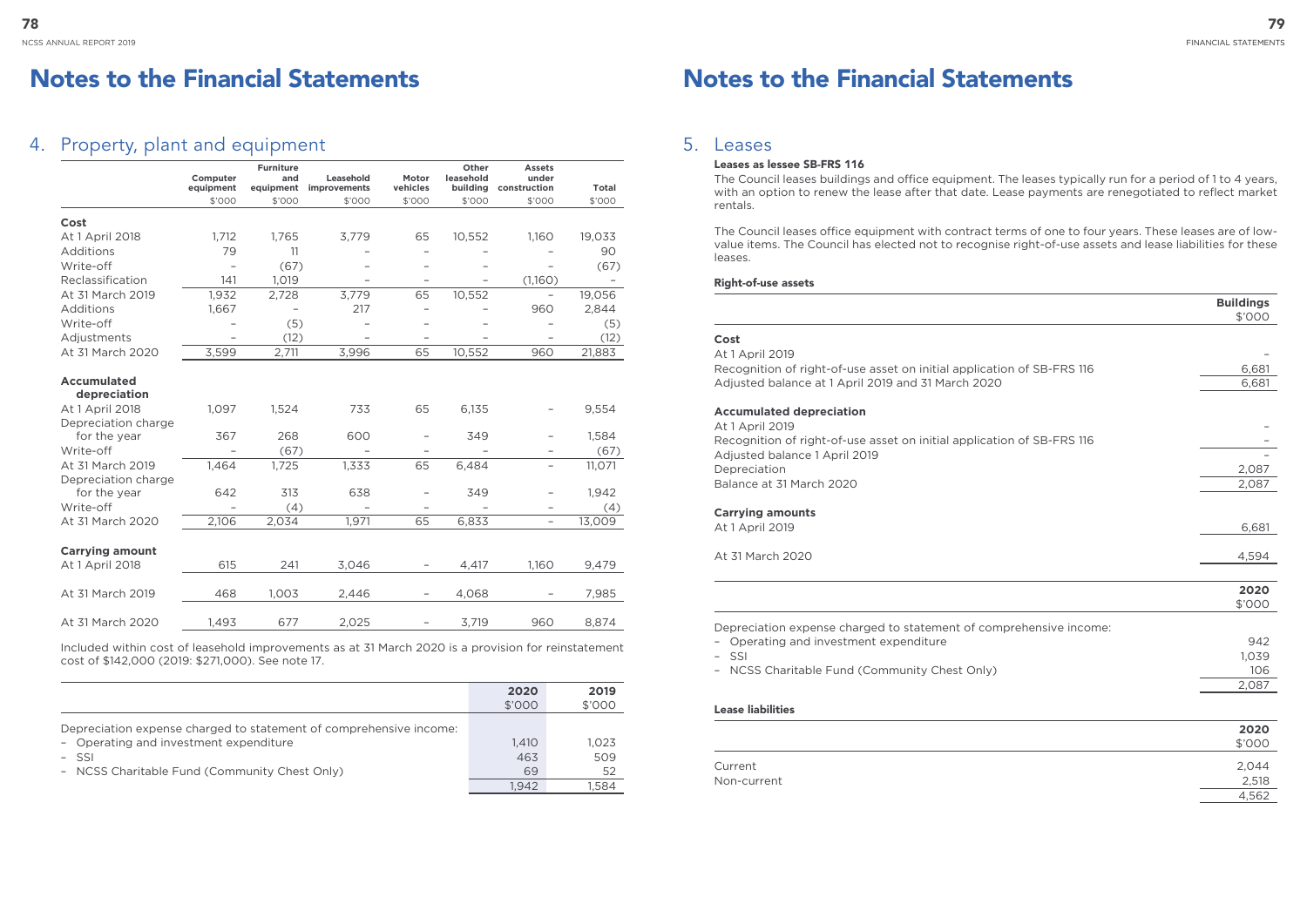### 5. Leases *(cont'd)*

Lease liabilities *(cont'd)*

Terms and conditions of outstanding lease liabilities are as follows:

|                                                 |                  |                | Face   | <b>Carrying</b> |
|-------------------------------------------------|------------------|----------------|--------|-----------------|
|                                                 | <b>Effective</b> | <b>Year of</b> | value  | amount          |
|                                                 | interest rate    | maturity       | \$'000 | \$'000          |
| 31 March 2020                                   |                  |                |        |                 |
| Lease liabilities                               | 2.66%            | $2021 - 2022$  | 4,694  | 4,562           |
| Amounts recognised in profit or loss            |                  |                |        |                 |
|                                                 |                  |                |        | 2020            |
|                                                 |                  |                |        | \$'000          |
| 2020 - Leases under SB-FRS 116                  |                  |                |        |                 |
| Interest on lease liabilities                   |                  |                |        | 145             |
| Expenses relating to leases of low-value assets |                  |                |        | 206             |
| 2019 - Operating leases under SB-FRS 17         |                  |                |        |                 |
| Lease expense                                   |                  |                |        | 2,453           |
|                                                 |                  |                |        |                 |
| Amounts recognised in statement of cash flows   |                  |                |        |                 |
|                                                 |                  |                |        | 2020            |
|                                                 |                  |                |        | \$'000          |
| Total cash outflow for leases                   |                  |                |        | 2,264           |
|                                                 |                  |                |        |                 |

#### Reconciliation of movements of liabilities to cash flows arising from financing activities

| Lease<br><b>liabilities</b> |
|-----------------------------|
| \$'000                      |
|                             |
| 6,681                       |
| 6,681                       |
|                             |
| (2, 119)                    |
| (145)                       |
| (2,264)                     |
|                             |
| 145                         |
| 145                         |
| 4.562                       |
|                             |

### 5. Leases *(cont'd)*

#### Extension options

- Operating and investment expenditure
- 
- NCSS Charitable Fund (Community Chest Only) 26 28

Some building leases contain extension options exercisable by the Council up to three years before the end of the non-cancellable contract period. Where practicable, the Council seeks to include extension options in new leases to provide operational flexibility. The extension option is subject to the availability of a similar extension option by the head tenant to renew the head tenancy with the landlord. The Council assesses at lease commencement date whether it is reasonably certain to exercise the extension options. The Council reassesses whether it is reasonably certain to exercise the options if there is a significant event or significant changes in circumstances within its control.

The Council has estimated that the potential future lease payments, should it exercise the extension option, would result in an increase in lease liability of \$1,592,000.

### 6. Intangible assets

### **Cost**

#### **Amortisation**

#### **Net carrying amount**

| 2020           | 2019   |
|----------------|--------|
| \$'000         | \$'000 |
|                |        |
| 6,542          | 6,243  |
| 9              | 299    |
| 6,551          | 6,542  |
|                |        |
|                |        |
| 5,780          | 4,382  |
| 397            | 1,398  |
| 6,177          | 5,780  |
|                |        |
| 374            | 762    |
|                |        |
|                |        |
| 369            | 1,368  |
| $\overline{2}$ | 2      |
| 26             | 28     |
| 397            | 1,398  |
|                |        |

The intangible assets consist of software expenditure that is directly attributable to the development of a computer system.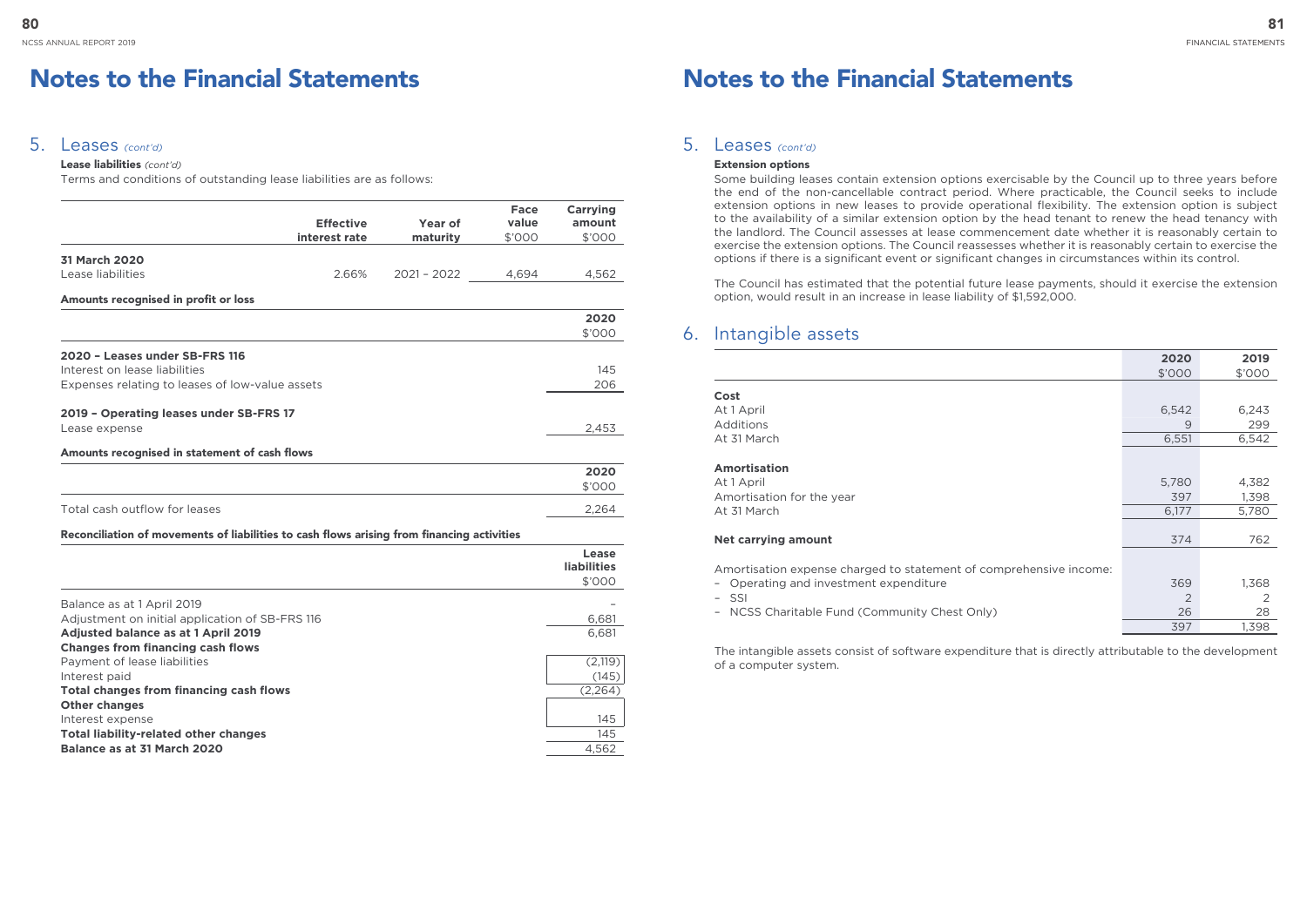## 7. Debt investment at amortised cost

|                                             | 2020   | 2019   |
|---------------------------------------------|--------|--------|
|                                             | \$'000 | \$'000 |
| <b>Current:</b>                             |        |        |
| Unquoted bonds, at amortised cost           | 5,709  |        |
| Non-current:                                |        |        |
| Quoted bonds, at amortised cost maturing:   |        |        |
| Within 2 to 5 years                         | 5,301  | 10,479 |
| More than 5 years                           | 1,000  | 1,001  |
|                                             | 6,301  | 11,480 |
|                                             |        |        |
| Unquoted bonds, at amortised cost maturing: |        |        |
| - Within 2 to 5 years                       | 32,023 | 36,858 |
| More than 5 years                           | 5,930  |        |
|                                             | 37,953 | 36,858 |
|                                             |        |        |
| <b>Total non-current</b>                    | 44,254 | 48,338 |
| Total debt investments at amortised cost    | 49,963 | 48,338 |
|                                             |        |        |
| Fair value of quoted bonds                  | 6,742  | 11,591 |
| Fair value of unquoted bonds                | 43,662 | 37,795 |
|                                             | 50,404 | 49,386 |

In 2020, the bonds have fixed coupon rates ranging from 2.125% to 7.25% (2019: 2.125% to 7.25%) per annum. The maturity dates range from April 2020 to September 2076 (2019: April 2020 to September 2076).

The Council's debt investments at amortised cost are denominated in the following currencies:

|                              | 2020   | 2019   |
|------------------------------|--------|--------|
|                              | \$'000 | \$'000 |
|                              |        |        |
| Singapore Dollars            | 14,816 | 14,105 |
| <b>United States Dollars</b> | 35,147 | 34,233 |
|                              | 49.963 | 48,338 |

## 8. Equity investments designated as at fair value through other comprehensive income

| Equity investments at FVOCI |  |
|-----------------------------|--|
|                             |  |

|                             | 2020   | 2019   |
|-----------------------------|--------|--------|
|                             | \$'000 | \$'000 |
| Equity investments at FVOCI | 593    | 1,573  |

The Council designated the equity investments shown below as FVOCI because these equity investments are intended to be held for long-term for strategic purposes.

#### **Equity investments**

Singapore Real Estate Investment Trusts (S-REIT)

#### **Equity investments**

Singapore Real Estate Investment Trusts (S-REIT) Financials Sector Energy Sector

| <b>Fair value</b><br>as at<br>31 March<br>2020<br>\$'000 | <b>Interest</b><br>income<br>recognised<br>during<br>2020<br>\$'000 |
|----------------------------------------------------------|---------------------------------------------------------------------|
|                                                          |                                                                     |
| 593                                                      | 28                                                                  |

|    | <b>Fair value</b><br>as at<br>31 March<br>2019<br>\$'000 | <b>Interest</b><br>income<br>recognised<br>during<br>2019<br>\$'000 |
|----|----------------------------------------------------------|---------------------------------------------------------------------|
| C) | 600                                                      | 3                                                                   |
|    | 316<br>657                                               | $\overline{2}$<br>4                                                 |
|    | 1,573                                                    | q                                                                   |

There were no transfers of any cumulative gain or loss within equity relating to these investments.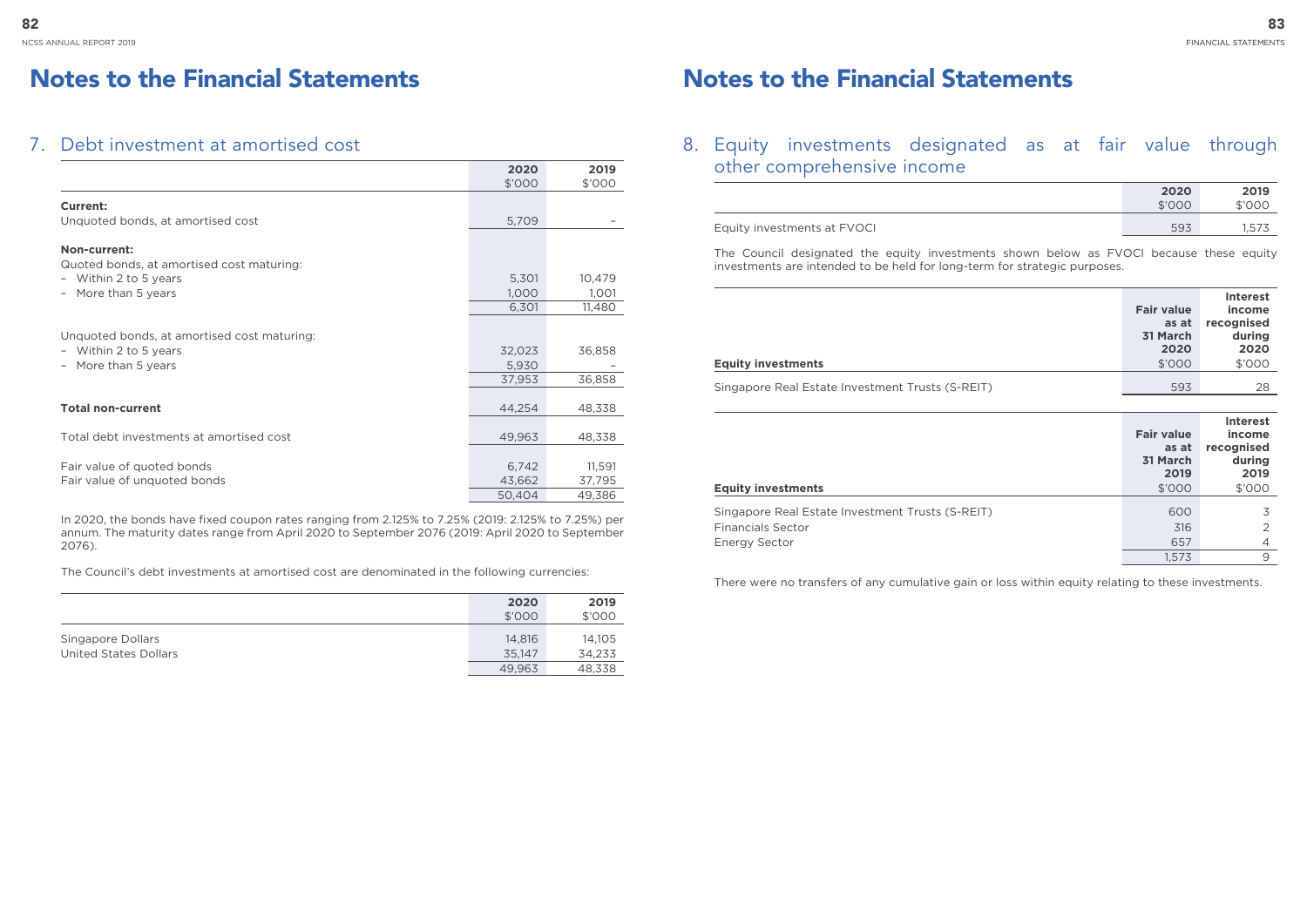### 9. Investments at fair value through profit or loss

|                                                        | 2020    | 2019    |
|--------------------------------------------------------|---------|---------|
|                                                        | \$'000  | \$'000  |
| <b>Current:</b><br>Funds managed by fund managers      | 165,914 | 162,984 |
| Non-current:                                           |         |         |
| Debt investments                                       | 324     |         |
| Total investments at fair value through profit or loss | 166,238 | 162,984 |

The investments comprise groups of financial assets that are managed and designated as financial assets at fair value through profit or loss because this designation eliminates or significantly reduces the accounting mismatch that would otherwise arise from measuring assets or recognising the gains and losses on them on different bases.

The performance of the investments held by the Council and funds managed by fund managers is actively monitored and managed on a fair value basis.

The Council's investments at fair value through profit or loss are denominated in the following currencies:

|                                                                 | 2020    | 2019    |
|-----------------------------------------------------------------|---------|---------|
|                                                                 | \$'000  | \$'000  |
| United States Dollars                                           | 97,832  | 113,155 |
| Singapore Dollars                                               | 57,161  | 35,051  |
| Korean Won                                                      | 3,062   | 4,897   |
| Hong Kong Dollars                                               | 5,804   | 4,522   |
| Thai Baht                                                       | 1,576   | 3,562   |
| Others                                                          | 803     | 1,797   |
|                                                                 | 166,238 | 162,984 |
| Net fair value gain for the financial year ended is as follows: |         |         |
| - Realised gain                                                 | 1,238   | 58      |
| Unrealised gain<br>$\qquad \qquad -$                            | 1,313   | 3,418   |
|                                                                 | 2,551   | 3,476   |

In prior financial year, two of the funds managed by funds managers were redeemed for consideration of \$20,804,000.

Notional principal of the financial derivatives entered into to hedge the foreign currency risk on USDdenominated investments are as follows:

|                                    | 2020    | 2019   |
|------------------------------------|---------|--------|
|                                    | \$'000  | \$'000 |
| Forward foreign exchange contracts | 101.541 |        |

## 9. Investments at fair value through profit or loss *(cont'd)*

The unrealised fair value loss from financial derivatives of \$3,207,000 (2019: unrealised fair value gain of \$174,000) is included in the net fair value gain on investment at fair value through profit or loss – funds managed by fund managers.

The movement of the carrying value of funds at 31 March is as follows:

|                                                                                                                        | Cost of<br>investment<br>at end of<br>the year<br>\$'000 | Carrying<br>value of<br>investment<br>at beginning<br>of the year<br>\$'000 | <b>Addition</b><br>of<br>investment<br>during<br>the year<br>\$'000 | <b>Disposal of</b><br>investment<br>during the<br>year<br>\$'000 | <b>Realised</b><br>gain/<br>(loss)<br>during the<br>year<br>\$'000 | <b>Unrealised</b><br>gain<br>during the<br>year<br>\$'000 | <b>Dividend</b><br>income<br>\$'000    | Carrying<br>value of<br>investment<br>at end of<br>the year<br>\$'000 |
|------------------------------------------------------------------------------------------------------------------------|----------------------------------------------------------|-----------------------------------------------------------------------------|---------------------------------------------------------------------|------------------------------------------------------------------|--------------------------------------------------------------------|-----------------------------------------------------------|----------------------------------------|-----------------------------------------------------------------------|
| 2020<br><b>Current:</b><br>Non principal<br>guaranteed<br>or capital<br>protected funds 144,000                        |                                                          | 162,984                                                                     |                                                                     |                                                                  | 1,238                                                              | 1,301                                                     | 391                                    | 165,914                                                               |
| Non-current:<br>Debt investments                                                                                       | 312<br>144,312                                           | 162,984                                                                     | 312<br>312                                                          | $\overline{\phantom{0}}$<br>$\overline{\phantom{0}}$             | 1,238                                                              | 12<br>1,313                                               | 391                                    | 324<br>166,238                                                        |
| 2019<br><b>Current:</b><br>Quoted equity<br>securities<br>Non principal<br>guaranteed<br>or capital<br>protected funds | 5,000<br>144,000<br>149,000                              | 5,034<br>166,284<br>171,318                                                 | 14,000<br>14,000                                                    | (5,006)<br>(20, 804)<br>(25, 810)                                | (28)<br>86<br>58                                                   | 3,418<br>3,418                                            | $\qquad \qquad -$<br>$\qquad \qquad -$ | 162,984<br>162,984                                                    |

## 10. Debtors, grant receivables and prepayments

|                                                           | 2020   | 2019   |
|-----------------------------------------------------------|--------|--------|
|                                                           | \$'000 | \$'000 |
| Debtors                                                   | 380    | 712    |
| Grant and other receivables                               | 34,436 | 32,658 |
| Interest receivable on bank balances                      | 571    | 985    |
| Interest receivable on debt instruments at amortised cost | 505    | 481    |
| Sundry deposits                                           | 702    | 801    |
| Prepaid operating expenses                                | 216    | 296    |
|                                                           | 36,810 | 35,933 |

#### Grant and other receivables

The grant and other receivables mainly consist of grant receivables from the Ministry of Social and Family Development (MSF) for NCSS operating cost, Tote Board for SSI and ComChest operating cost, receivables from trust funds, donation from President's Challenge and income from SSI courses.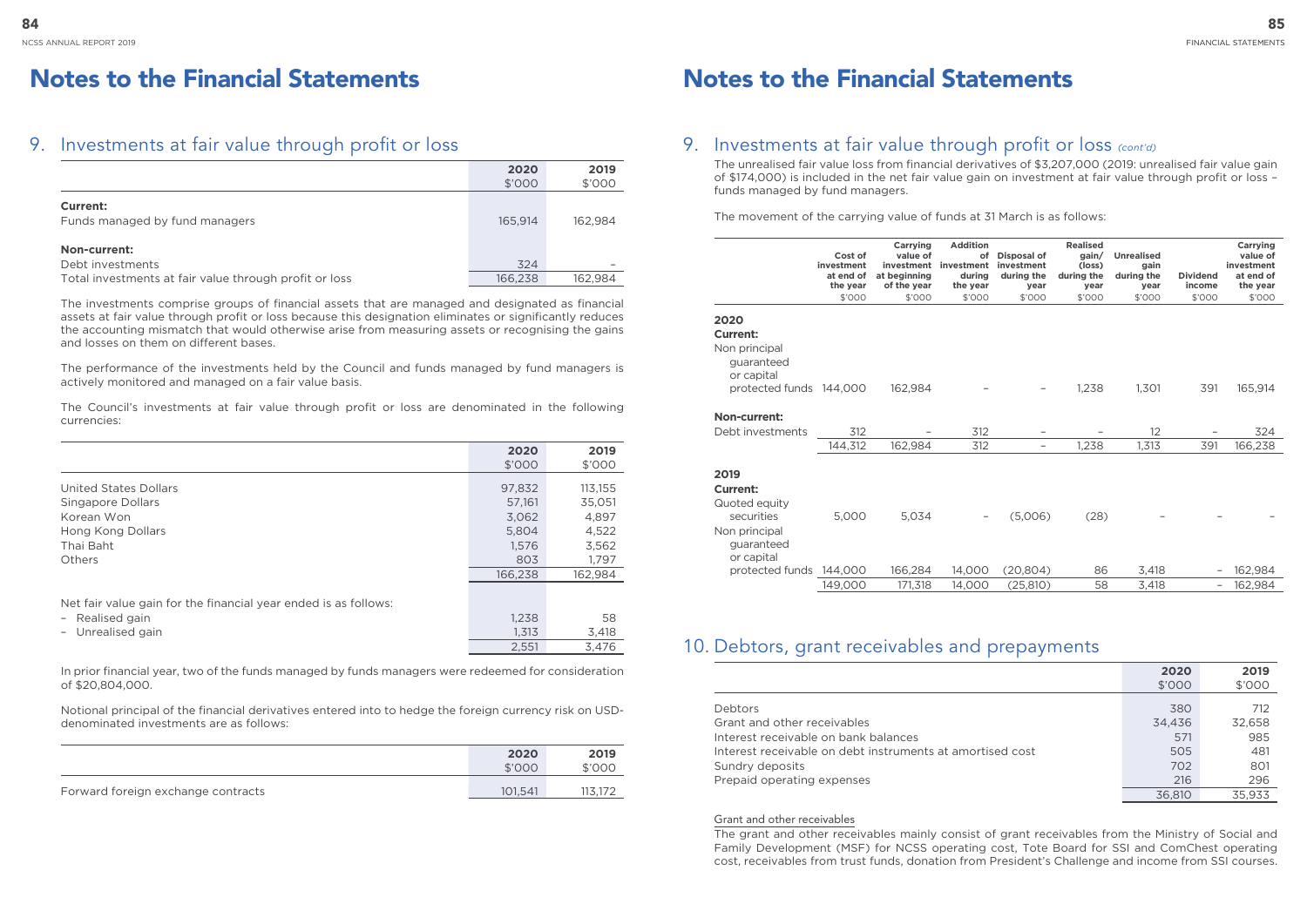## 11. Cash and bank balances

|                           | 2020    | 2019   |
|---------------------------|---------|--------|
|                           | \$'000  | \$'000 |
| Cash at banks             | 79,793  | 50.714 |
| Fixed bank deposits       | 25,294  | 36,440 |
| Cash and cash equivalents | 105,087 | 87,154 |

The Council participates in the Accountant General's Department's (AGD) Centralised Liquidity Management (CLM) Scheme whereby the Council's cash is pooled together and managed centrally by AGD, a related party. This balance with AGD is placed on overnight basis, and does not affect the daily liquidity of the Council. AGD pays interest on the Council's cash with AGD.

Fixed bank deposits bear interest at an average rate of 2% (2019: 2.23%) per annum and for tenure of approximately 185 days (2019: 183 days).

The Council's cash and bank balances are denominated in Singapore Dollars.

## 12. Trust Funds

Represented by: Bank balances - Trust Funds Bank balances - NCSS Charitable Fund

Fixed bank deposits - Trust Funds Sundry receivables - Trust Funds Sundry receivables - NCSS Charitable Fund

Investments - Trust Funds

Less: Sundry creditors and accruals - Trust Funds Sundry creditors and accruals - NCSS Charitable

Less: Derivatives - Trust Funds

Balance as at beginning of the financial year Incoming resources Outgoing resources

Net movement for the financial year Fair value reserve Balance as at end of the financial year

|                                               | 2020    | 2019    |
|-----------------------------------------------|---------|---------|
|                                               | \$'000  | \$'000  |
| <b>VWOs - Charities Capability Fund:</b>      |         |         |
| - VWO Capability Fund 1                       | 56      | 57      |
| - VWO Capability Fund 2                       | 675     | 675     |
| - VWO Capability Fund 3                       | 9,993   | 11,211  |
| - VWO Capability Fund 4                       | 5,906   | 9,919   |
| <b>Charities Fund</b>                         | 600     | 600     |
| <b>Charities Fund 2</b>                       | 2,783   | 2,904   |
| Charities Fund 3                              | 274     | 215     |
|                                               | 20,287  | 25,581  |
|                                               |         |         |
| <b>MOE Special Education Fund</b>             | 48,709  | 49,168  |
| <b>Tote Board Social Service Fund</b>         | 3,224   | 9,968   |
| Lee Wee Kheng Fund                            | 26,648  | 27,042  |
| Social Service Sector ICT Master Plan         |         | (50)    |
| Care & Share                                  | 12,455  | 37,909  |
| <b>IDA Digital Inclusion Fund</b>             | 2,498   | 5,452   |
| Wing Tai Foundation                           | 10,722  | 8,567   |
| SHARE as One                                  | 8,184   | 4,287   |
| Tote Board Mental Health Strategic Initiative | 179     | 460     |
|                                               | 132,906 | 168,384 |
|                                               |         |         |
| <b>NCSS Charitable Fund</b>                   |         |         |
| The Wan Boo Sow Charity Fund                  | 57      | 57      |
| President's Challenge                         | 18,475  | 19,090  |
|                                               | 18,532  | 19,147  |
|                                               |         |         |
| Total                                         | 151,438 | 187,531 |

### 12. Trust Funds *(cont'd)*

|      | 2020    | 2019    |
|------|---------|---------|
|      | \$'000  | \$'000  |
|      |         |         |
|      | 106,680 | 134,657 |
|      | 16,663  | 16,516  |
|      | 123,343 | 151,173 |
|      |         |         |
|      |         | 10,240  |
|      | 1,139   | 562     |
|      | 1,872   | 2,643   |
|      | 3,011   | 3,205   |
|      |         |         |
|      | 27,921  | 23,759  |
|      | 154,275 | 188,377 |
| Ŝ    | (2,521) | (834)   |
| Fund | (2)     | (12)    |
|      | (2,523) | (846)   |
|      |         |         |
|      | (314)   |         |
|      | 151,438 | 187,531 |
|      |         |         |

|              | <b>NCSS</b>       |            |
|--------------|-------------------|------------|
| <b>Trust</b> | <b>Charitable</b> |            |
| <b>Funds</b> | Fund              | Total      |
| \$'000       | \$'000            | \$'000     |
| 168,384      | 19,147            | 187,531    |
| 346,543      | 17,627            | 364,170    |
| (381, 994)   | (18, 242)         | (400, 236) |
|              |                   |            |
| (35, 451)    | (615)             | (36,066)   |
| (27)         |                   | (27)       |
| 132,906      | 18,532            | 151,438    |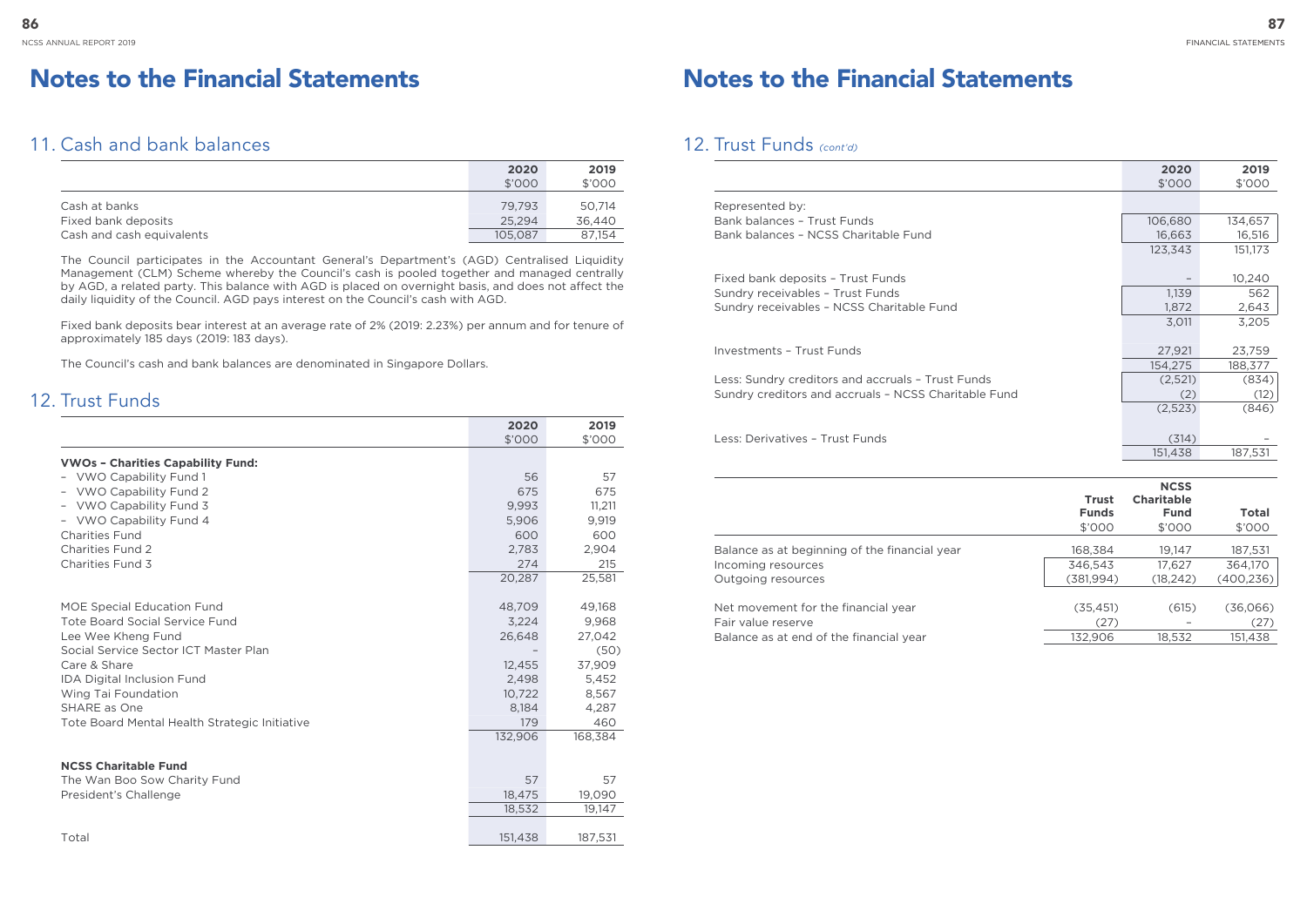## 13. Endowment Fund

|                                            | 2020    | 2019    |
|--------------------------------------------|---------|---------|
|                                            | \$'000  | \$'000  |
| At beginning and end of the financial year | 191.884 | 191.884 |

The Endowment Fund, which was established under Section 12 of the National Council of Social Service Act (Chapter 195A amended in September 2000) (the "Act") and in accordance with the provision of the Act, consists of:

(a) all donations and gifts accepted by the Council for the Endowment Fund;

(b) all reserves of the Council in excess of two years of its operating expenditure; and

(c) such other monies as the Council may determine to transfer to the Endowment Fund.

Interest, dividends and other income derived from the Endowment Fund are credited to the General Fund. The Endowment Fund may be used for such purposes as may be approved by the Minister in writing. The Endowment Fund is intended to provide a safeguard towards continuity of funding for all member Social Service Agencies in the event the Council has difficulties in raising funds. During any financial year, the aggregate amount of General Fund and ComChest Fund that is in excess of two years of the Council's operating expenditure will be transferred from the General Fund to the Endowment Fund. No transfer has been made in the current and prior financial year.

## 14. General Fund

|                                  | <b>Note</b> | 2020   | 2019    |
|----------------------------------|-------------|--------|---------|
|                                  |             | \$'000 | \$'000  |
|                                  |             |        |         |
| At 1 April                       |             | 33,430 | 34.793  |
| Surplus for the financial year   |             | 5,797  | 774     |
| Transfer from/(to) ComChest Fund | 15          | 478    | (2,137) |
| At 31 March                      |             | 39.705 | 33,430  |

The General Fund represents accumulated surplus and is for the purpose of meeting operating expenses incurred by the Council.

The General Fund, together with the ComChest Fund, does not exceed two years of the Council's operating expenses.

## 15. ComChest Fund

|                                 | <b>Note</b> | 2020<br>\$'000 | 2019<br>\$'000 |
|---------------------------------|-------------|----------------|----------------|
|                                 |             |                |                |
| At 1 April                      |             | 74,909         | 72,772         |
| Transfer to/(from) General Fund | 14          | (478)          | 2,137          |
| At 31 March                     |             | 74.431         | 74,909         |

The ComChest Fund was established by the Board, effective from the financial year commencing 1 April 2007.

### 15. ComChest Fund *(cont'd)*

The purpose of ComChest Fund is to fund programmes of the Council's members supported by Community Chest, in the event that there is a shortfall in fund-raising in future years.

The amount equivalent to the surplus of Community Chest in any financial year is transferred from the General Fund to the ComChest Fund. In the event of a deficit in the fund-raising proceeds from Community Chest in any financial year, the amount equivalent to the deficit is transferred from the ComChest Fund to the General Fund to cover service allocations due to members.

## 16. Deferred capital grants

#### **Accumulated amortisation:**

|                                                            | 2020   | 2019   |
|------------------------------------------------------------|--------|--------|
|                                                            | \$'000 | \$'000 |
| Capital grant received                                     | 23,114 | 22,407 |
| <b>Accumulated amortisation:</b>                           |        |        |
|                                                            |        |        |
| At 1 April                                                 | 16,776 | 15,899 |
| Amortisation for the year                                  | 918    | 877    |
| At 31 March                                                | 17,694 | 16,776 |
| Net carrying amount                                        | 5,420  | 5,631  |
|                                                            |        |        |
| Amortisation charged to statement of comprehensive income: |        |        |
| Government and other grants:                               |        |        |
| - MSF Capital Grant                                        | 449    | 407    |
| SSI                                                        |        |        |
| - MSF Capital Grant                                        | 469    | 470    |
|                                                            | 918    | 877    |
|                                                            |        |        |

*SSI*

### 17. Provision for reinstatement cost

|                                | 2020   | 2019                     |
|--------------------------------|--------|--------------------------|
|                                |        |                          |
|                                | \$'000 | \$'000                   |
|                                |        |                          |
| At 1 April                     | 271    | 271                      |
| Provision used during the year | (129)  | $\overline{\phantom{0}}$ |
| At 31 March                    | 142    |                          |

Provision for reinstatement cost is determined based on quotation from the quantity surveyor for the renovation project. The cost is capitalised as part of property, plant and equipment and is depreciated over the lease terms.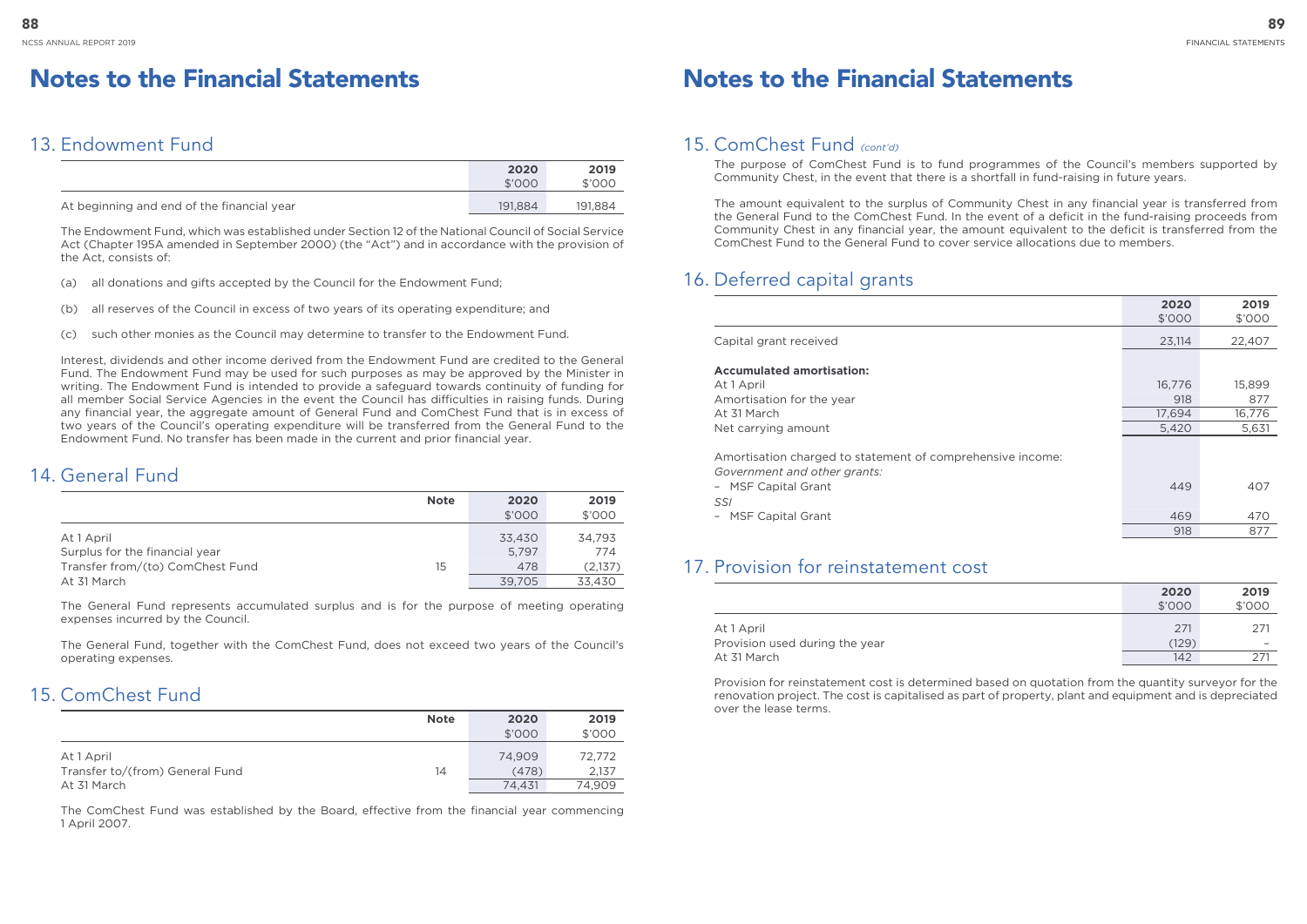## 18. Sundry creditors and accruals

|                                       | 2020   | 2019            |
|---------------------------------------|--------|-----------------|
|                                       | \$'000 | \$'000          |
| Non-current                           |        |                 |
| Accrued operating expenses            | 1,966  | 1,478           |
|                                       |        |                 |
| <b>Current</b>                        |        |                 |
| Sundry creditors                      | 3,948  | 3.470           |
| Accrued operating expenses            | 22,401 | 23,945          |
| Advances held for designated projects | 23,191 | 1,745           |
| Deferred rental payable               |        | 10 <sub>3</sub> |
| Grant income received in advance      | 3,753  | 7,863           |
|                                       | 53,293 | 37,126          |

### Reconciliation of movements of assets and liabilities to cash flows arising from financing activities

|                                                   | <b>Assets</b>               |                                                       | <b>Liabilities</b>                                |                                                                    |                                                        |              |
|---------------------------------------------------|-----------------------------|-------------------------------------------------------|---------------------------------------------------|--------------------------------------------------------------------|--------------------------------------------------------|--------------|
|                                                   | <b>Debtors</b><br>(Note 10) | Grant<br>and other<br><b>receivables</b><br>(Note 10) | <b>Deferred</b><br>capital<br>grants<br>(Note 16) | <b>Advances</b><br>held for<br>designated<br>projects<br>(Note 18) | Grant<br>income<br>received<br>in advance<br>(Note 18) | <b>Total</b> |
|                                                   | \$'000                      | \$'000                                                | \$'000                                            | \$'000                                                             | \$'000                                                 | \$'000       |
| <b>Balance as at 1 April 2018</b>                 | (685)                       | (26, 387)                                             | 6,058                                             | 13,218                                                             | 6,050                                                  | (1,746)      |
| <b>Changes from financing</b><br>cash flows       |                             |                                                       |                                                   |                                                                    |                                                        |              |
| Grant and other grants received                   | 599                         | 41,030                                                |                                                   |                                                                    | 11.734                                                 | 53,363       |
| <b>Total changes from financing</b><br>cash flows | 599                         | 41,030                                                |                                                   |                                                                    | 11.734                                                 | 53,363       |

| <b>Other changes</b>                                                          |       |          |       |           |          |           |
|-------------------------------------------------------------------------------|-------|----------|-------|-----------|----------|-----------|
| Decrease/(Increase) in<br>debtors, grant receivables<br>and other receivables | 90    | (1,742)  |       |           |          | (1,652)   |
| Decrease/(Increase) in sundry<br>creditors and accruals                       |       |          | 450   | (1,240)   | (710)    | (1,500)   |
| Grant income                                                                  | (716) | (45,559) | (877) | (10, 233) | (9,211)  | (66, 596) |
| <b>Total other changes</b>                                                    | (626) | (47,301) | (427) | (11, 473) | (9, 921) | (69, 748) |
| <b>Balance as at 31 March 2019</b>                                            |       | 32.658)  | 5.631 | 1.745     | 7.863    | (18.131)  |

## 18. Sundry creditors and accruals *(cont'd)*

Reconciliation of movements of assets and liabilities to cash flows arising from financing activities

|                                                                               | <b>Assets</b>               |                                                |                                                   | <b>Liabilities</b>                                                 |                                                        |              |
|-------------------------------------------------------------------------------|-----------------------------|------------------------------------------------|---------------------------------------------------|--------------------------------------------------------------------|--------------------------------------------------------|--------------|
|                                                                               | <b>Debtors</b><br>(Note 10) | Grant<br>and other<br>receivables<br>(Note 10) | <b>Deferred</b><br>capital<br>grants<br>(Note 16) | <b>Advances</b><br>held for<br>designated<br>projects<br>(Note 18) | Grant<br>income<br>received<br>in advance<br>(Note 18) | <b>Total</b> |
|                                                                               | \$'000                      | \$'000                                         | \$'000                                            | \$'000                                                             | \$'000                                                 | \$'000       |
| <b>Balance as at 1 April 2019</b>                                             | (712)                       | (32, 658)                                      | 5,631                                             | 1,745                                                              | 7,863                                                  | (18, 131)    |
| <b>Changes from financing</b><br>cash flows                                   |                             |                                                |                                                   |                                                                    |                                                        |              |
| Grant and other grants received                                               | 632                         | 52,969                                         | 707                                               |                                                                    | 11,508                                                 | 65,816       |
| <b>Total changes from financing</b><br>cash flows                             | 632                         | 52,969                                         | 707                                               |                                                                    | 11,508                                                 | 65,816       |
| <b>Other changes</b>                                                          |                             |                                                |                                                   |                                                                    |                                                        |              |
| Decrease/(Increase) in<br>debtors, grant receivables<br>and other receivables | 414                         | (11, 820)                                      |                                                   |                                                                    |                                                        | (11, 406)    |
| Increase in sundry creditors<br>and accruals                                  |                             |                                                |                                                   | 31,184                                                             | 1,015                                                  | 32,199       |
| Grant income                                                                  | (714)                       | (42, 927)                                      | (918)                                             | (9,738)                                                            | (16, 633)                                              | (70, 930)    |
| <b>Total other changes</b>                                                    | (300)                       | (54, 747)                                      | (918)                                             | 21,446                                                             | (15, 618)                                              | (50, 137)    |
| <b>Balance as at 31 March 2020</b>                                            | (380)                       | (34, 436)                                      | 5,420                                             | 23,191                                                             | 3,753                                                  | (2, 452)     |

|                                                                               | <b>Assets</b>               |                                                |                                                   | <b>Liabilities</b>                                                 |                                                        |              |
|-------------------------------------------------------------------------------|-----------------------------|------------------------------------------------|---------------------------------------------------|--------------------------------------------------------------------|--------------------------------------------------------|--------------|
|                                                                               | <b>Debtors</b><br>(Note 10) | Grant<br>and other<br>receivables<br>(Note 10) | <b>Deferred</b><br>capital<br>grants<br>(Note 16) | <b>Advances</b><br>held for<br>designated<br>projects<br>(Note 18) | Grant<br>income<br>received<br>in advance<br>(Note 18) | <b>Total</b> |
|                                                                               | \$'000                      | \$'000                                         | \$'000                                            | \$'000                                                             | \$'000                                                 | \$'000       |
| <b>Balance as at 1 April 2019</b>                                             | (712)                       | (32, 658)                                      | 5,631                                             | 1,745                                                              | 7,863                                                  | (18, 131)    |
| <b>Changes from financing</b><br>cash flows                                   |                             |                                                |                                                   |                                                                    |                                                        |              |
| Grant and other grants received                                               | 632                         | 52,969                                         | 707                                               |                                                                    | 11,508                                                 | 65,816       |
| <b>Total changes from financing</b><br>cash flows                             | 632                         | 52,969                                         | 707                                               |                                                                    | 11,508                                                 | 65,816       |
| <b>Other changes</b>                                                          |                             |                                                |                                                   |                                                                    |                                                        |              |
| Decrease/(Increase) in<br>debtors, grant receivables<br>and other receivables | 414                         | (11, 820)                                      |                                                   |                                                                    |                                                        | (11, 406)    |
| Increase in sundry creditors<br>and accruals                                  |                             |                                                |                                                   | 31,184                                                             | 1,015                                                  | 32,199       |
| Grant income                                                                  | (714)                       | (42, 927)                                      | (918)                                             | (9,738)                                                            | (16, 633)                                              | (70, 930)    |
| <b>Total other changes</b>                                                    | (300)                       | (54, 747)                                      | (918)                                             | 21,446                                                             | (15, 618)                                              | (50, 137)    |
| Balance as at 31 March 2020                                                   | (380)                       | (34 436)                                       | 5420                                              | 23 191                                                             | <b>3753</b>                                            | (2452)       |

## 19. Service allocations to Charitable activities

|                   | Allocation to programmes/projects |  |
|-------------------|-----------------------------------|--|
| Other allocations |                                   |  |

|                                                                                                        | 2020            | 2019          |
|--------------------------------------------------------------------------------------------------------|-----------------|---------------|
|                                                                                                        | \$'000          | \$'000        |
| Allocation to programmes/projects<br>Other allocations                                                 | 56,647<br>2,493 | 51,603<br>443 |
| Service allocations to Charitable activities charged as an expense<br>to proceeds from Community Chest | 59,140          | 52,046        |
| Service allocations to Charitable activities                                                           | 59,140          | 52,046        |

Allocation to programmes and projects includes disbursements to member Social Service Agencies, project expenditure to build capability of Social Service Agencies, raise public awareness of social services and disbursements under ComChest Care Programme.

Other allocations refer to transfer of funds to trust accounts ring-fenced for specific purposes.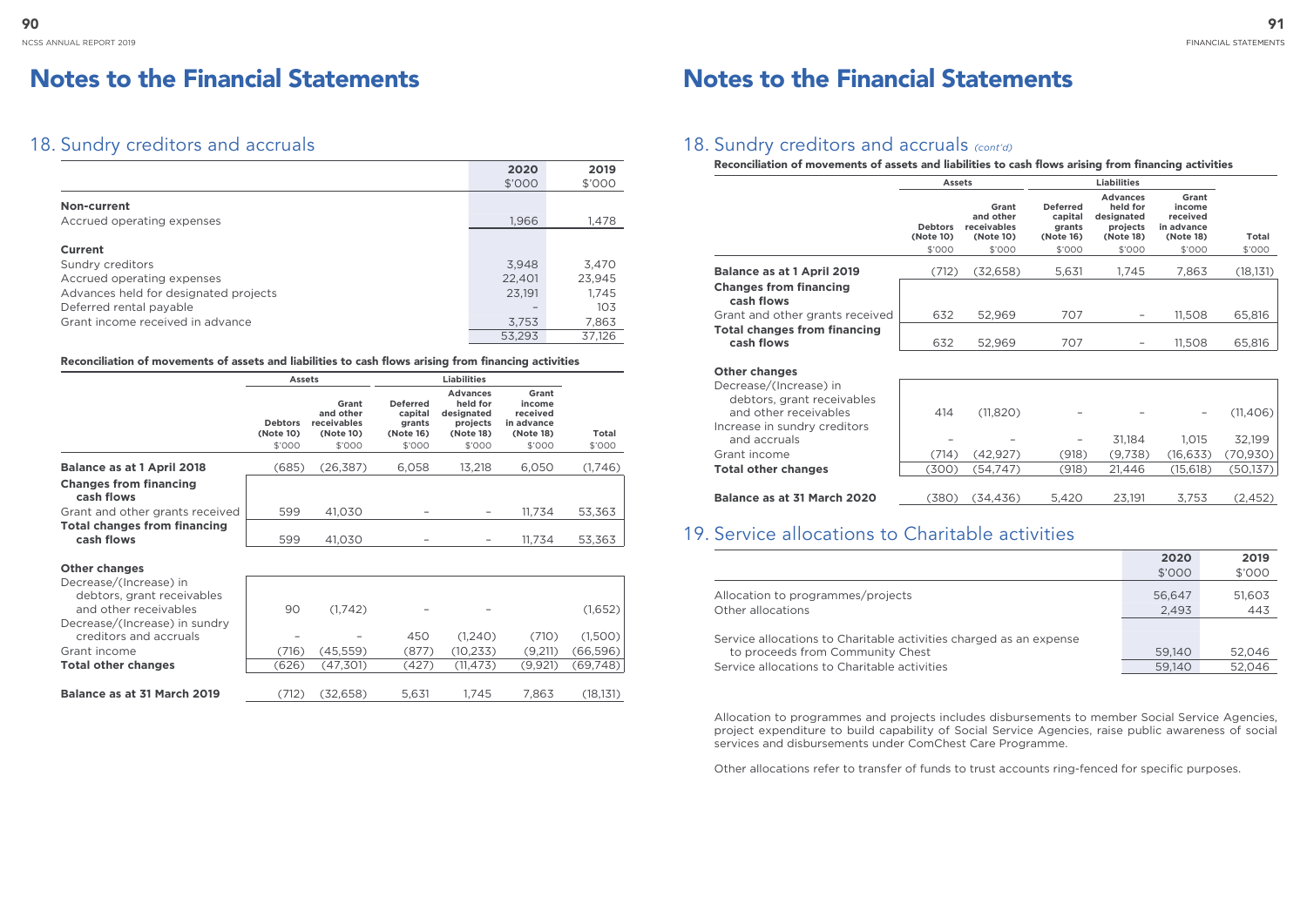### 20. Derivatives

|                                                                  | Contract/<br>notional |                    |
|------------------------------------------------------------------|-----------------------|--------------------|
|                                                                  | amount                | <b>Liabilities</b> |
|                                                                  | \$'000                | \$'000             |
| 2020                                                             |                       |                    |
| Forward contracts                                                | 38,121                | 1,137              |
| Total financial liabilities at fair value through profit or loss | 38,121                | 1,137              |
| 2019                                                             |                       |                    |
| Forward contracts                                                | 16,035                |                    |
| Total financial liabilities at fair value through profit or loss | 16,035                |                    |

The Council classifies derivative financial instruments as financial assets/liabilities at fair value through profit or loss. No financial liabilities were recognised in FY2019 as the amount was insignificant. The Council does not apply hedge accounting.

## 21. Significant related party transactions

For the purposes of these financial statements, parties are considered to be related to the Council if the Council has the direct and indirect ability to control the party, jointly control or exercise significant influence over the party in making financial and operating decisions, or vice versa, or where the Council and the party are subject to common control or common significant influence. Related parties may be individuals or other entities. The Council considers government agencies to be related parties.

Grant income and income on provision of sereceived and recognised Secondment fee, funding for service and

training courses fees paid/payable

#### (a) Compensation of key management personnel

Key management personnel of the Council are those individuals having the authority and responsibility for planning, directing and controlling the activities at the Council. The CEO, Directors (senior management) and the Board of the Council are considered key management personnel of the Council. The Board of the Council do not receive any remuneration, benefits and allowances.

The Council also transacts with other government agencies in its normal day-to-day operations, where the amounts are individually and collectively not significant.

The remuneration of the CEO and Directors (senior management) during the year was as follows:

|                                                                                    | 2020         | 2019         |
|------------------------------------------------------------------------------------|--------------|--------------|
|                                                                                    | \$'000       | \$'000       |
| Salaries and other employee benefits<br>Contributions to defined contribution plan | 5,232<br>351 | 4,843<br>335 |
|                                                                                    | 5.583        | 5,178        |
|                                                                                    |              |              |
| Number of key management personnel                                                 | 21           | 19           |

The remuneration of key management personnel is determined by the Board of the Council.

## 21. Significant related party transactions *(cont'd)*

### (b) Other related party transactions

Other than disclosed elsewhere in the financial statements, the transactions with related parties based on agreed terms are as follows:

|          | 2020     | 2019     |
|----------|----------|----------|
|          | \$'000   | \$'000   |
|          |          |          |
| ervices  |          |          |
|          | 47,381   | 41,691   |
|          |          |          |
|          | (7, 973) | (5,178)  |
|          |          |          |
| cognised | 10,288   | 9,658    |
|          |          |          |
|          |          |          |
| ervices  | 1,026    | 1,354    |
|          | (1,038)  | (1, 321) |
|          |          |          |
|          |          |          |
| ervices  |          |          |
|          | 1,577    | 588      |
| ble      | (6,048)  | (4, 124) |

#### **Ministry of Social and Family Development**

### **Singapore Totalisator Board**

Donation and grant income received and re

#### **Other Ministries**

Grant income and income on provision of sereceived and recognised Service fee, Licence fee paid/payable

### **Other Public Agencies**

Grant income and income on provision of sereceived and recognised

Service fee, Training courses fee paid/payal

## 22. Commitments and contingent assets

(a) Approved funding to members

| 2020   | 2019   |
|--------|--------|
| \$'000 | \$'000 |
| 45,095 | 44,756 |
|        |        |

The Council has budgeted an approved funding of \$45,095,000 (2019: \$44,756,000) for disbursements to its Social Service Agencies for the subsequent financial year.

(b) Operating leases

Future minimum lease payments under low-value asset leases are as follows:

Within one year Two to five years

| $2020$<br>$$'000$ |
|-------------------|
|                   |
|                   |
| 191               |
| $rac{185}{185}$   |
| 376               |
|                   |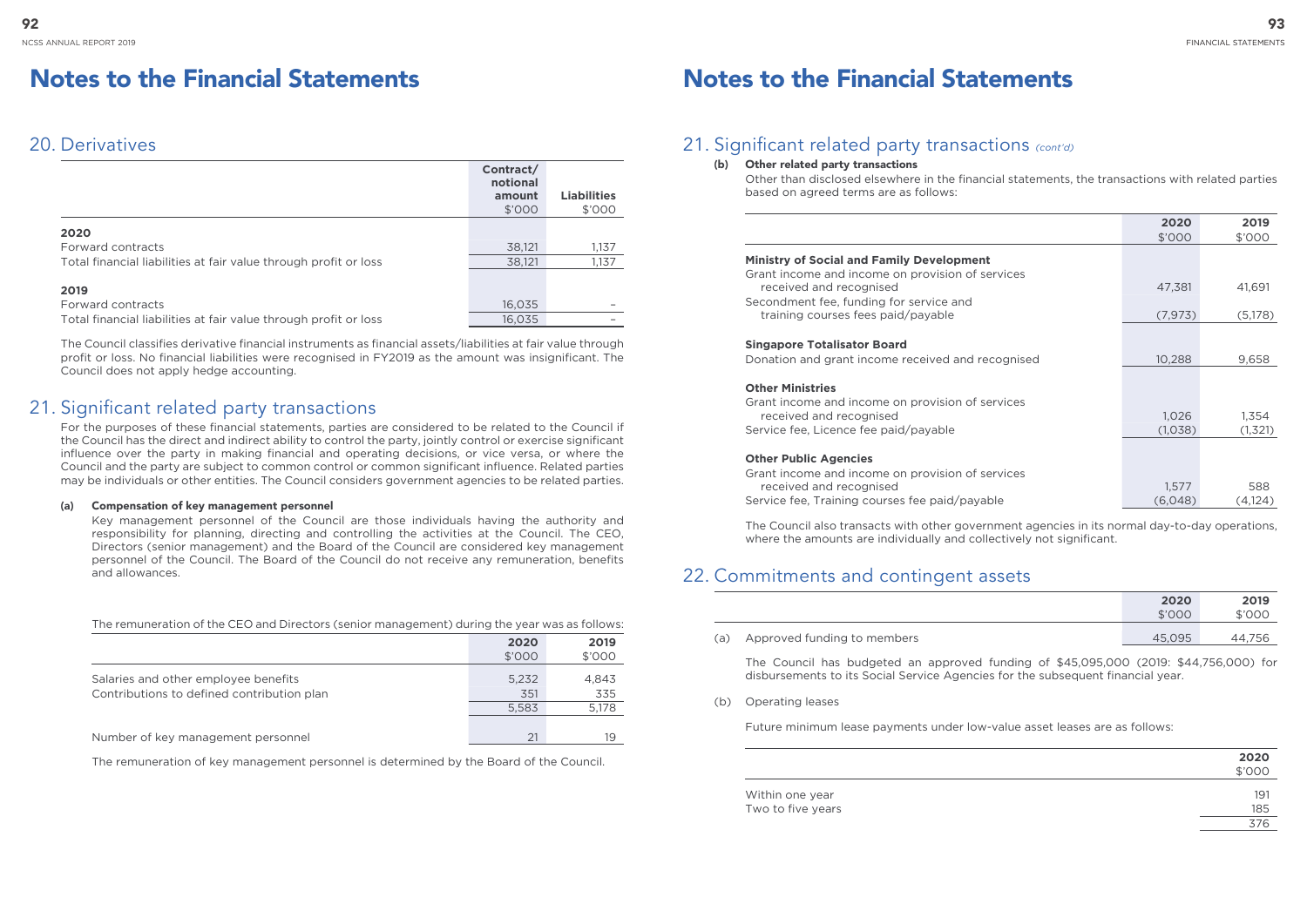### 22. Commitments and contingent assets *(cont'd)*

### Comparative information under SB-FRS 117

The Council has entered into commercial leases on its rental of office spaces and computer software. In 2019, these leases have an average tenure of two and a half years with no contingent rent provision included in the contracts.

Future minimum rental payable under non-cancellable operating leases at 31 March 2019 were as follows:

|                   | 2019<br>\$'000 |
|-------------------|----------------|
| Within one year   | 3,851          |
| Two to five years | 8,606          |
|                   | 12,457         |

#### (c) Contingent assets

The Care & Share Movement is a national fund-raising and volunteerism movement for the social service sector which was launched in December 2013. The Council will be able to claim matching grants for funds raised by Community Chest from Ministry of Social and Family Development over the next few years until 31 March 2021, for eligible projects which were approved by the Board and the Ministry of Social and Family Development. The eligible donations raised (\$118.8 million) by Community Chest during the matching period (1 December 2013 to 31 March 2016) were capped at \$100 million. At the end of the reporting period, approved projects amounted to \$66.2 million (2019: \$59.5 million), of which the Council has received \$61.6 million cumulative as at 31 March 2020 (2019: \$30.0 million).

### 23. Number of employees

The number of employees in the Council at the end of the year was 299 (2019: 308). Total staff costs of the Council amounted to \$32,031,000 (2019: \$35,253,000).

|                                              | 2020   | 2019   |
|----------------------------------------------|--------|--------|
|                                              |        |        |
|                                              | \$'000 | \$'000 |
| Operating and Investment expenditure:        |        |        |
| Staff costs - Salaries and related costs     | 18,813 | 20,593 |
| Contributions to defined contribution plan   | 2,505  | 2,864  |
| SSI:                                         |        |        |
| Staff costs - Salaries and related costs     | 5,320  | 6.576  |
| Contributions to defined contribution plan   | 654    | 664    |
| NCSS Charitable Fund (Community Chest Only): |        |        |
| Staff costs - Salaries and related costs     | 4,064  | 3,902  |
| Contributions to defined contribution plan   | 675    | 654    |
|                                              | 32,031 | 35,253 |

### 24. Taxation

The Council is exempted from income tax under Section 13(1)(e) of the Income Tax Act, Cap. 134.

## 25. Financial risk management objectives and policies

The Council is exposed to credit risk, liquidity risk and market risk (including interest rate and market prices risks) arising from its operations. The Council's risk management approach seeks to minimise the potential material adverse effects from these exposures. As a whole, the Council has implemented risk management policies and guidelines which set out its tolerance of risk and its general risk management philosophy. In connection with this, the Council has established a framework and process to monitor the exposures so as to ensure appropriate measures can be implemented in a timely and effective manner.

#### *Credit risk*

Credit risk is the risk of financial loss to the Council if a counterparty to a financial instrument fails to meet its contractual obligations.

The carrying amount of financial assets represent the Council's maximum exposure to credit risk, before taking into account any collateral held. The Council does not require any collateral in respect of their financial assets.

Debtors that are neither past due nor impaired are with creditworthy debtors with good payment record with the Council.

Impairment losses on financial assets recognised in statement of comprehensive income were as follows:

(Reversal of impairment losses)/Impairment loss

#### **Debtors**

|               | 2020   | 2019   |
|---------------|--------|--------|
|               | \$'000 | \$'000 |
| es on debtors |        |        |

*Exposure to credit risk*

A summary of the Council's exposures to credit risk for debtors is as follows:

**No** 

Not past due Past due  $1 - 30$  days Past due  $31 - 90$  days Past due more than 90 days **Total gross carrying amount** Loss allowance

| 2020                          |                            | 2019                                  |                     |  |
|-------------------------------|----------------------------|---------------------------------------|---------------------|--|
| ot credit-<br><b>impaired</b> | Credit-<br><b>impaired</b> | <b>Not credit-</b><br><b>impaired</b> | Credit-<br>impaired |  |
| \$'000                        | \$'000                     | \$'000                                | \$'000              |  |
| 269                           |                            | 589                                   |                     |  |
| 61                            |                            | 69                                    |                     |  |
| 42                            |                            | 35                                    |                     |  |
| 8                             | 5                          | 19                                    | 9                   |  |
| 380                           | 5                          | 712                                   | 9                   |  |
|                               | (5)                        |                                       | (9)                 |  |
| 380                           |                            | 712                                   |                     |  |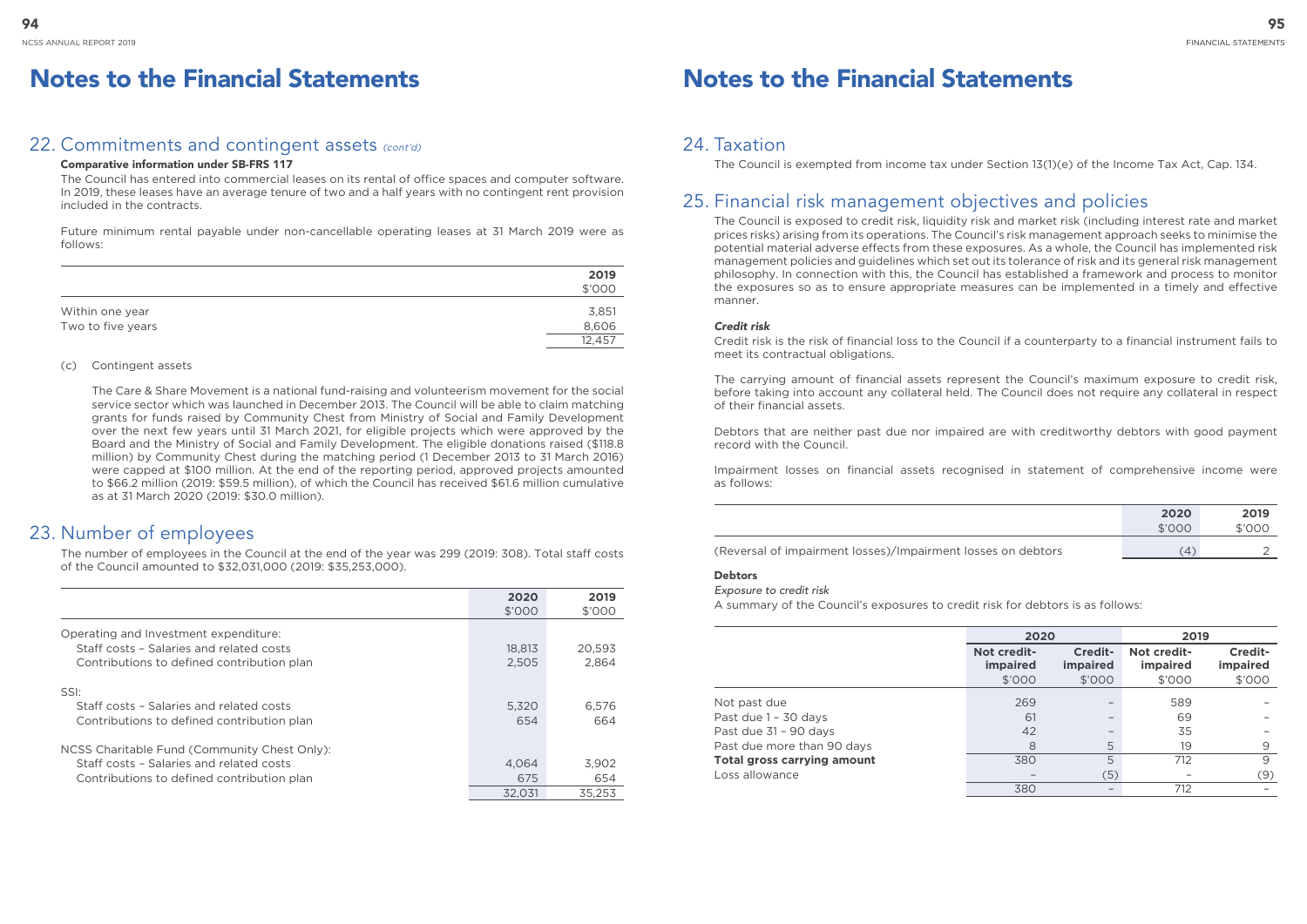## 25. Financial risk management objectives and policies *(cont'd)*

#### *Expected credit loss assessment for debtors*

The Council uses an allowance matrix to measure the ECLs of debtors which comprise a very large number of small balances.

The allowance matrix is based on actual credit loss experience over the past three years. The ECL computed is purely derived from historical data which management is of the view that the historical conditions are representative of the conditions prevailing at the reporting date.

The following table provides information about the exposure to credit risk and ECLs for debtors.

|                            | Weighted<br>average<br>loss rate | <b>Gross</b><br>carrying<br>amount | <b>Impairment</b><br>loss<br>allowance | <b>Credit</b><br>impaired |
|----------------------------|----------------------------------|------------------------------------|----------------------------------------|---------------------------|
|                            | $\%$                             | \$'000                             | \$'000                                 |                           |
| <b>31 March 2020</b>       |                                  |                                    |                                        |                           |
| Not past due               |                                  | 269                                |                                        | No.                       |
| Past due 1 - 30 days       |                                  | 61                                 |                                        | <b>No</b>                 |
| Past due 31 - 90 days      |                                  | 42                                 |                                        | <b>No</b>                 |
| Past due more than 90 days | 38                               | 13                                 | (5)                                    | Yes                       |
|                            |                                  | 385                                | (5)                                    |                           |
| <b>31 March 2019</b>       |                                  |                                    |                                        |                           |
| Not past due               |                                  | 589                                |                                        | <b>No</b>                 |
| Past due 1 - 30 days       |                                  | 69                                 |                                        | <b>No</b>                 |
| Past due 31 - 90 days      |                                  | 35                                 |                                        | <b>No</b>                 |
| Past due more than 90 days | 32                               | 28                                 | (9)                                    | Yes                       |
|                            |                                  | 721                                | (9)                                    |                           |

#### Movements in allowance for impairment in respect of debtors

The movement in the allowance for impairment losses in respect of debtors during the year was as follows:

|                                                          | <b>Lifetime ECL</b> |        |  |  |
|----------------------------------------------------------|---------------------|--------|--|--|
|                                                          | 2020                | 2019   |  |  |
|                                                          | \$'000              | \$'000 |  |  |
| At 1 April                                               | 9                   | 20     |  |  |
| (Reversal of impairment loss)/Impairment loss recognised | (4)                 |        |  |  |
| Amount written off                                       |                     | (13)   |  |  |
| At 31 March                                              | 5                   |        |  |  |

The Council has performed an analysis on the credit risk exposure on other receivables based on general approach and assessed that no impairment loss was required to be recognised.

## 25. Financial risk management objectives and policies *(cont'd)*

#### Debt investments

Impairment on cash and cash equivalents has been measured on the 12-month expected loss basis and reflects the short maturities of the exposures. The Council considers that its cash and cash equivalents have low credit risk based on the external credit ratings of the counterparties. The amount of the allowance on cash and cash equivalents was negligible.

The Council limits its exposure to credit risk on investments held by investing only in liquid debt securities and only with counterparties that have a credit rating of at least BBB- from Standard & Poor's and Fitch and Baa3 from Moody's.

The Council monitors changes in credit risk by tracking published external credit ratings provided by the custodian and the fund managers. To determine whether published ratings remain up to date and to assess whether there has been a significant increase in credit risk at the reporting date that has not been reflected in published ratings, the Council supplements this by reviewing changes in bond yields and, where available, credit default swap ("CDS") prices together with available press and regulatory information about issuers.

The following table presents an analysis of the credit quality of debt investments at amortised cost. It indicates whether assets measured at amortised cost were subject to a 12-month ECL or lifetime ECL allowance and, in latter case, whether they were credit-impaired.

| No credit rating              |
|-------------------------------|
| Aa3 to Aaa                    |
| $A3$ to $A1$                  |
| Baa3 to Baa1                  |
| <b>Gross carrying amounts</b> |
| Less: Loss allowance          |
| -- - --- - - ---              |

**Carrying amount** 

|                                            |                          | At amortised cost<br>12-month ECL |  |  |
|--------------------------------------------|--------------------------|-----------------------------------|--|--|
|                                            | 2020                     | 2019                              |  |  |
|                                            | \$'000                   | \$'000                            |  |  |
| No credit rating<br>Aa3 to Aaa<br>A3 to A1 | 7,851<br>1,267<br>30,159 | 5,870<br>2,353<br>29,471          |  |  |
| Baa3 to Baa1                               | 10,686                   | 10,644                            |  |  |
| <b>Gross carrying amounts</b>              | 49,963                   | 48,338                            |  |  |
| Less: Loss allowance                       |                          |                                   |  |  |
| <b>Carrying amount</b>                     | 49,963                   | 48,338                            |  |  |

The Council did not have any debt investments that were past due but not impaired as at 31 March 2020 and 31 March 2019.

#### *Cash and cash equivalents*

The Council held cash and cash equivalents of \$105,087,000 (2019: \$87,154,000). The cash and cash equivalents are held with bank and financial institution counterparties, which are rated Aa1 to Aa2 based on Moody's ratings.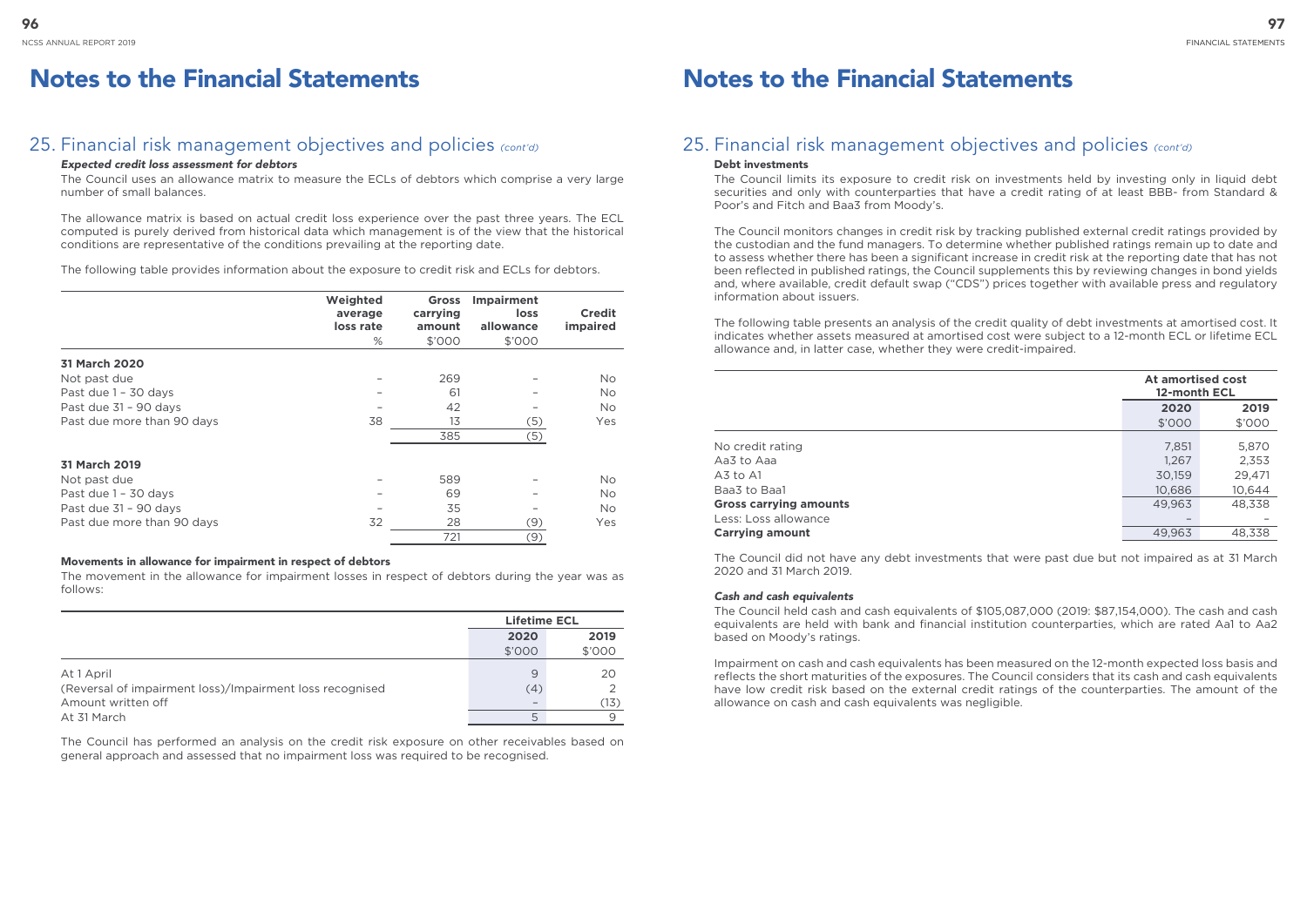## 25. Financial risk management objectives and policies *(cont'd)*

#### *Liquidity risk*

Liquidity risk is the risk that the Council will encounter difficulty in meeting financial obligations due to shortage of funds. The Council's exposure to liquidity risk arises primarily from mismatches of the maturities of financial assets and liabilities. In the management of liquidity risk, the Council monitors and maintains a level of cash and bank balances deemed adequate to finance the Council's operations and to mitigate the effects of fluctuations in short-term cash flows.

#### Analysis of financial instruments by remaining contractual maturities

The table below summarises the maturity profile of the Council's financial assets and liabilities at the end of the reporting period based on contractual undiscounted repayment obligations.

|                                                          |                           |                                  | <b>Cash flows</b>   |                         |              |
|----------------------------------------------------------|---------------------------|----------------------------------|---------------------|-------------------------|--------------|
|                                                          |                           |                                  |                     | More than<br>one and    |              |
|                                                          | <b>Carrying</b><br>amount | <b>Contractual</b><br>cash flows | One year or<br>less | less than<br>five years | <b>Total</b> |
|                                                          | \$'000                    | \$'000                           | \$'000              | \$'000                  | \$'000       |
| 2020                                                     |                           |                                  |                     |                         |              |
| Debtors, grant and<br>other receivables*                 | 36,594                    | 36,594                           | 36,594              |                         | 36,594       |
| Cash and bank balances                                   | 105,087                   | 105,087                          | 105,087             |                         | 105,087      |
| Total undiscounted<br>financial assets                   | 141,681                   | 141,681                          | 141,681             |                         | 141,681      |
| Sundry creditors and accruals <sup>#</sup>               | (51, 506)                 | (51, 506)                        | (49, 540)           | (1,966)                 | (51,506)     |
| Lease liabilities                                        | (4, 562)                  | (4,694)                          | (2,135)             | (2,559)                 | (4,694)      |
| Total undiscounted financial<br>liabilities              | (56,068)                  | (56,200)                         | (51, 675)           | (4, 525)                | (56,200)     |
| Total net undiscounted<br>financial assets/(liabilities) | 85,613                    | 85,481                           | 90,006              | (4,525)                 | 85,481       |
| 2019                                                     |                           |                                  |                     |                         |              |
| Debtors, grant and<br>other receivables*                 | 35,637                    | 35,637                           | 35,637              |                         | 35,637       |
| Cash and bank balances                                   | 87,154                    | 87,154                           | 87,154              |                         | 87,154       |
| Total undiscounted<br>financial assets                   | 122,791                   | 122,791                          | 122,791             |                         | 122,791      |
| Sundry creditors and accruals <sup>#</sup>               | (30, 741)                 | (30, 741)                        | (29, 263)           | (1, 478)                | (30, 741)    |
| Total undiscounted financial<br>liabilities              | (30, 741)                 | (30, 741)                        | (29, 263)           | (1, 478)                | (30, 741)    |
| Total net undiscounted<br>financial assets/(liabilities) | 92,050                    | 92,050                           | 93,528              | (1, 478)                | 92,050       |

\* Exclude prepaid operating expenses

# Exclude grant income received in advance

### 25. Financial risk management objectives and policies *(cont'd)*

#### *Reserves management*

The reserves of the Council comprise the ComChest Fund, General Fund and Endowment Fund. The ComChest Fund is an internally established reserve to track the fund-raising proceeds that are yet to be distributed to the member Social Service Agencies in any financial year. The sum of the ComChest Fund and General Fund as at the financial year reporting date is capped at an amount not exceeding two years of the Council's annual operating expenditure (including service expenditure). All reserves of the Council in excess of two years of its annual operating expenditure are transferred to the Endowment Fund. Utilisation of the reserves from the Endowment Fund would require written approval from the Minister.

There were no changes in the Council's approach to reserves management during the financial year. The Council is not subject to externally imposed capital reserve requirements.

#### *Market price risk*

Market price risk is the risk that the fair value or future cash flows of the Council's financial instruments will fluctuate because of changes in market prices (other than interest or exchange rates). The Council's exposure to changes in market prices relates primarily to the investments at fair value through profit or loss.

The Council's objective is to manage and control market risk exposures within acceptable parameters, while optimising the return on risk. It is the Council's policy to achieve an appropriate diversification in its investment portfolio in order to mitigate such risk.

At the reporting date, if market prices for the investments at fair value through profit or loss and equity investments designated at fair value through other comprehensive income had declined by 10%, assuming all other variables remain constant, the Council's surplus/reserve for the financial year would decrease by approximately \$16,624,000 and \$59,000, respectively (2019: \$16,298,000 and \$157,000 respectively). An increase in 10% of the equity prices would have an equal but opposite effect. The above sensitivity analysis is inclusive of decrease/increase in the net fair value loss/gains for financial derivatives.

Derivatives are financial contracts whose values are derived from the value of underlying assets. Forwards contracts used for hedging purposes to manage portfolio risk and for efficient portfolio management to improve risk-adjusted performance.

Approved guidelines detail the permissible derivative instruments and their risk limits. Ongoing monitoring and reporting are undertaken at various levels to ensure that investment activities are in accordance with the investment guidelines.

#### *Interest rate risk*

Interest rate risk is the risk that the fair value or future cash flows of the Council's financial instruments will fluctuate because of changes in market interest rates.

As the Council's investments in bonds and placements of fixed bank deposits are fixed rate instruments, the Council has no exposure to interest rate volatility for these financial assets.

For the financial instruments held through the fund managers, the Council relies on professional fund managers to monitor and mitigate the adverse effects of interest rate changes on its investment portfolios.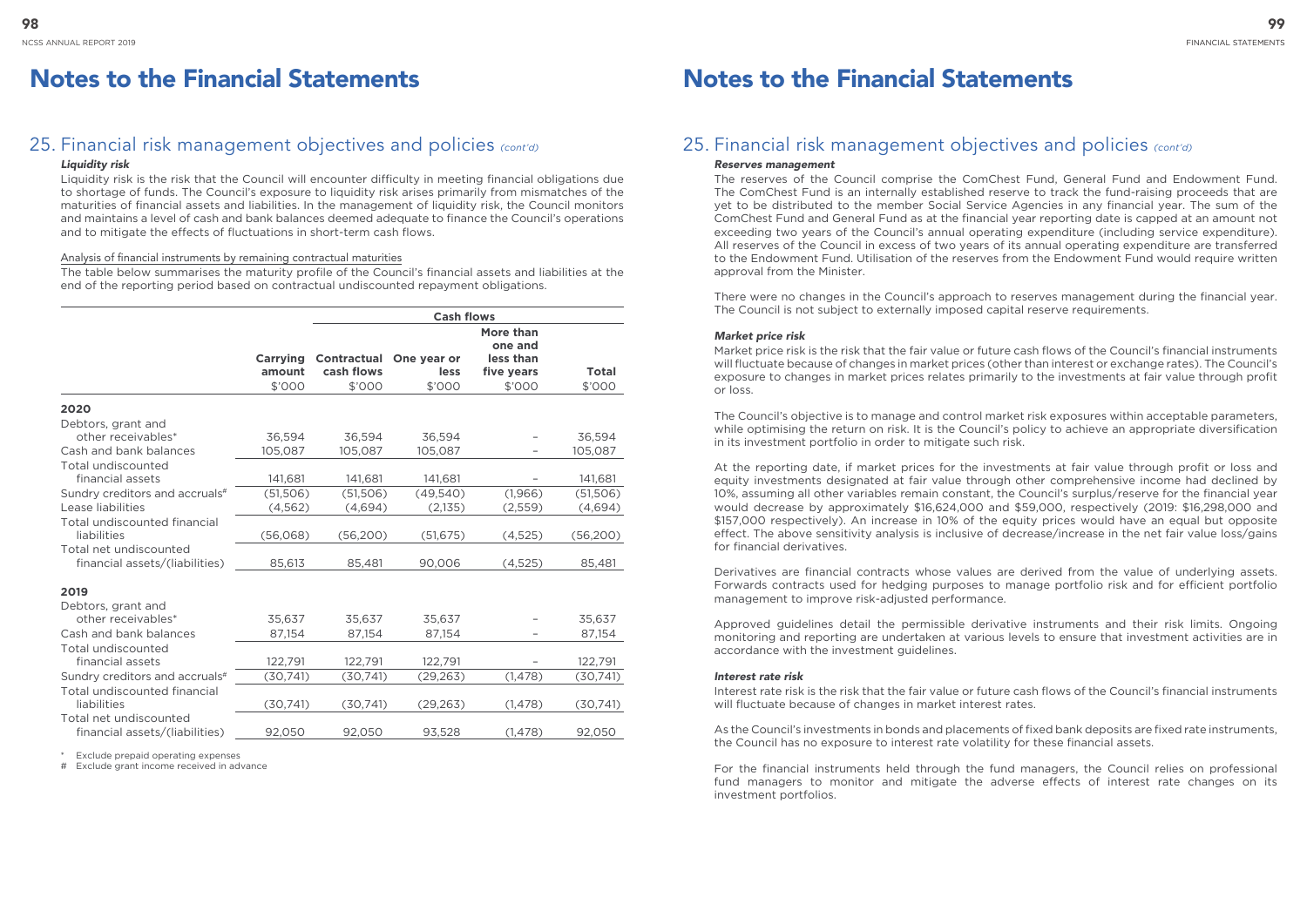### 26. Fair value of assets and liabilities

### Assets and liabilities measured at fair value

The following table shows an analysis of each class of assets and liabilities measured at fair value at the end of the reporting period:

|                                                                                 | <b>Fair value measurements</b><br>at the end of the reporting period using                             |                                                                                                  |                                                                     |                        |  |  |  |
|---------------------------------------------------------------------------------|--------------------------------------------------------------------------------------------------------|--------------------------------------------------------------------------------------------------|---------------------------------------------------------------------|------------------------|--|--|--|
|                                                                                 | Quoted<br>prices in<br>active<br>markets for<br><b>identical</b><br>instruments<br>(Level 1)<br>\$'000 | <b>Significant</b><br>observable<br>inputs other<br>than quoted<br>prices<br>(Level 2)<br>\$'000 | <b>Significant</b><br>unobservable<br>inputs<br>(Level 3)<br>\$'000 | <b>Total</b><br>\$'000 |  |  |  |
|                                                                                 |                                                                                                        |                                                                                                  |                                                                     |                        |  |  |  |
| 2020<br><b>Financial assets measured at fair value</b><br>Investments at FVTPL: |                                                                                                        |                                                                                                  |                                                                     |                        |  |  |  |
| Funds managed by fund managers                                                  | 160,186                                                                                                | 5,728                                                                                            |                                                                     | 165,914                |  |  |  |
| - Debt investments                                                              | 324                                                                                                    |                                                                                                  |                                                                     | 324                    |  |  |  |
| Equity investments at FVOCI                                                     | 593                                                                                                    |                                                                                                  |                                                                     | 593                    |  |  |  |
| Financial assets as at 31 March 2020                                            | 161,103                                                                                                | 5,728                                                                                            |                                                                     | 166,831                |  |  |  |
| <b>Financial liabilities</b><br>measured at fair value                          |                                                                                                        |                                                                                                  |                                                                     |                        |  |  |  |
| Derivative                                                                      |                                                                                                        | 1,137                                                                                            |                                                                     | 1,137                  |  |  |  |
| <b>Financial liabilities as at 31 March 2020</b>                                |                                                                                                        | 1,137                                                                                            |                                                                     | 1,137                  |  |  |  |
| 2019<br><b>Financial assets measured at fair value</b>                          |                                                                                                        |                                                                                                  |                                                                     |                        |  |  |  |
| Investments at FVTPL:                                                           |                                                                                                        |                                                                                                  |                                                                     |                        |  |  |  |
| - Funds managed by fund managers                                                | 157,714                                                                                                | 5,270                                                                                            |                                                                     | 162,984                |  |  |  |
| Equity investments at FVOCI                                                     | 600                                                                                                    | 973                                                                                              |                                                                     | 1,573                  |  |  |  |
| Financial assets as at 31 March 2019                                            | 158,314                                                                                                | 6,243                                                                                            | $\overline{\phantom{0}}$                                            | 164,557                |  |  |  |

There have been no transfers between the levels during the financial year.

#### *Level 2 fair value measurements*

The following is a description of the valuation techniques and inputs used in the fair value measurement for assets that are categorised within Level 2 of the fair value hierarchy:

Investments at fair value through profit or loss

The fair value is a combination of quoted instruments and funds at published market bid price at the reporting date and unquoted funds based on the net asset value of the investees provided by nonrelated fund managers.

## 26. Fair value of assets and liabilities

Equity investments designated at fair value through other comprehensive income The fair value of the unquoted perpetual bonds are valued using the valuation techniques that reflect market participants' assumptions, maximising the use of relevant observable data including quoted prices for similar assets, benchmark yield curves and market corroborated inputs. To reflect current market conditions, the evaluated pricing applications incorporate market information obtained throughout the trading day from market sources and integrated relative credit rating information, observed market movements, and sector news.

#### *Derivatives – Forward contracts*

Where available, quoted market prices are used as a measure of fair value for the outstanding contracts. Where the quoted market prices are not available, the fair value are based on management's best estimate and are arrived at by reference to the market price of another contract that is substantially similar or the latest available rate.

#### Non-derivative financial assets and liabilities

The carrying amounts of financial assets and liabilities with a maturity of less than one year (including debtors and grant receivables, cash and cash equivalents, and sundry creditors) or those which reprice within six months are assumed to approximate their fair value because of the short period to maturity or repricing. All other financial assets and liabilities are discounted using the discounted cash flow valuation technique to determine their fair values.

## 27. Fund-raising proceeds and operating expenses for NCSS Charitable Fund

|                                                |          | The Wan Boo Sow<br><b>Charity Fund</b> |        | <b>President's</b><br><b>Community Chest</b><br><b>Challenge</b> |           |           | <b>Total</b> |          |
|------------------------------------------------|----------|----------------------------------------|--------|------------------------------------------------------------------|-----------|-----------|--------------|----------|
|                                                | 2020     | 2019                                   | 2020   | 2019                                                             | 2020      | 2019      | 2020         | 2019     |
|                                                | \$'000   | \$'000                                 | \$'000 | \$'000                                                           | \$'000    | \$'000    | \$'000       | \$'000   |
| Tax deductible donations<br>Tax non-deductible | 31,466   | 26,896                                 |        |                                                                  | 11,539    | 8,992     | 43,005       | 35,888   |
| donations                                      | 27,196   | 27,287                                 |        |                                                                  | 3,441     | 4,668     | 30,637       | 31,955   |
|                                                | 58,662   | 54,183                                 |        | -                                                                | 14,980    | 13,660    | 73,642       | 67,843   |
| Funding from NCSS                              |          |                                        |        |                                                                  |           |           |              |          |
| operating income                               | 1,657    | 2,763                                  |        |                                                                  |           |           | 1,657        | 2,763    |
| <b>Operating Grant</b>                         |          |                                        |        |                                                                  | 2,496     | 2,644     | 2,496        | 2,644    |
| Direct donations for<br>fund-raising operating |          |                                        |        |                                                                  |           |           |              |          |
| expenses                                       | 7,401    | 5,930                                  |        |                                                                  |           |           | 7,401        | 5,930    |
| Other income/(expense)                         |          | (9)                                    |        |                                                                  | 150       |           | 150          | (9)      |
| Less: Direct fund raising                      |          |                                        |        |                                                                  |           |           |              |          |
| expenses                                       | (2,002)  | (2,600)                                |        |                                                                  | (1)       | (2)       | (2,003)      | (2,602)  |
| Indirect fund raising                          |          |                                        |        |                                                                  |           |           |              |          |
| expenses                                       | (7,056)  | (6,084)                                |        |                                                                  |           |           | (7,056)      | (6,084)  |
| Service allocations<br>to Charitable           |          |                                        |        |                                                                  |           |           |              |          |
| activities                                     | (59,140) | (52,046)                               |        |                                                                  | (18, 240) | (12, 202) | (77, 380)    | (64,248) |
| Net (deficit)/surplus                          | (478)    | 2,137                                  |        |                                                                  | (615)     | 4,100     | (1,093)      | 6,237    |